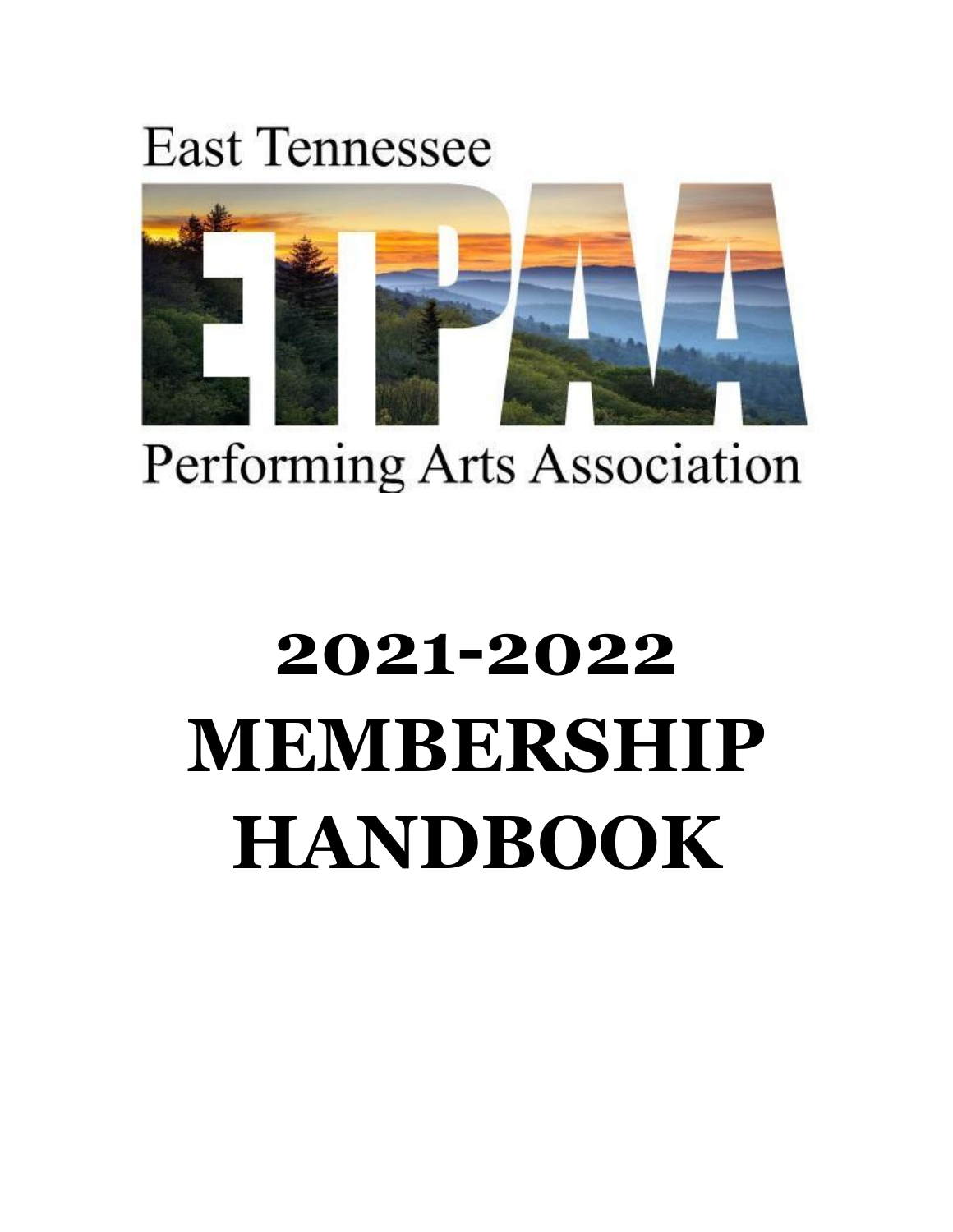### **TABLE OF CONTENTS**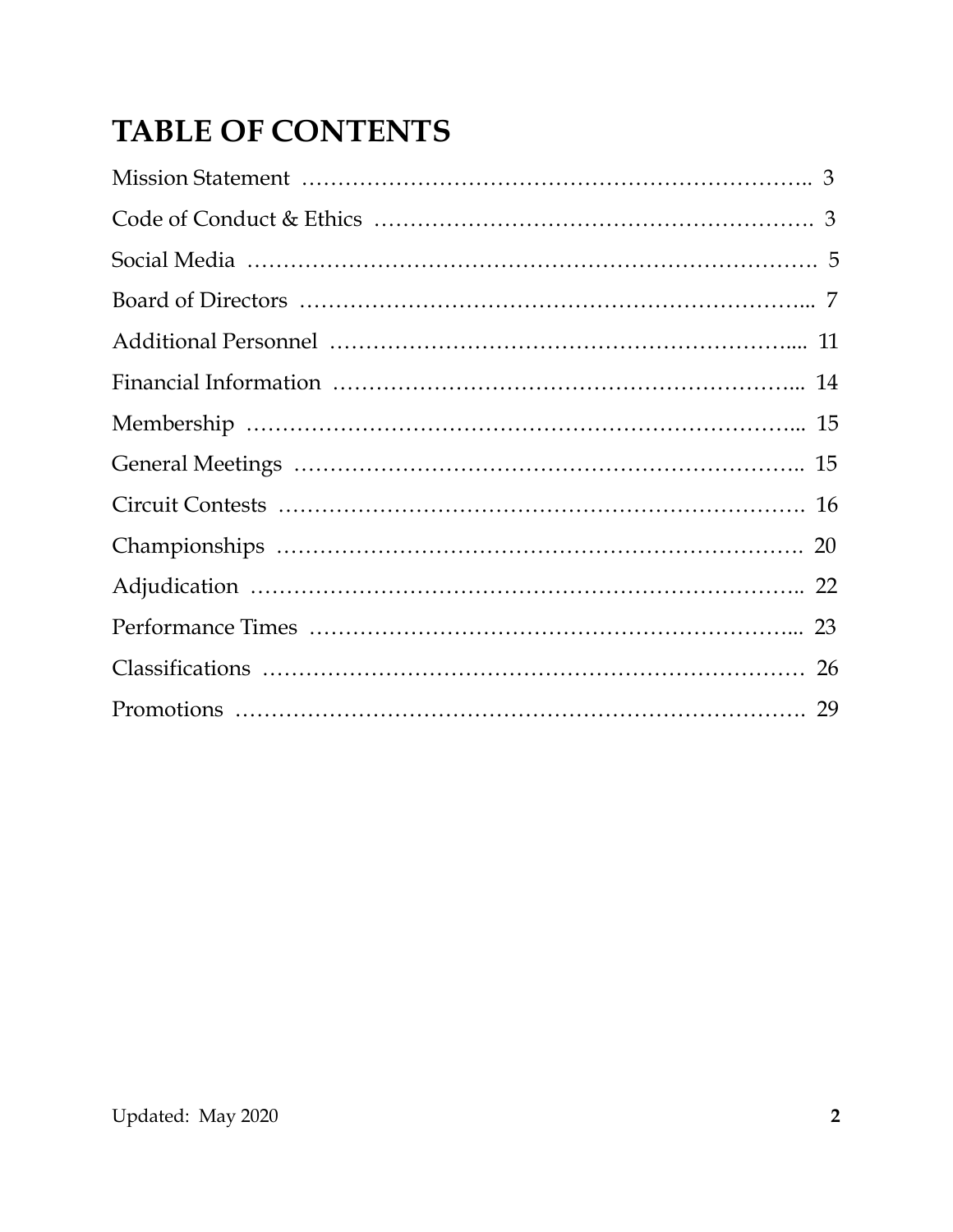### **MISSION STATEMENT**

The mission of East Tennessee Performing Arts Association ("ETPAA") is to promote the growth of performing arts activities in East Tennessee through community support, qualified adjudication, and relevant educational opportunities. ETPAA will provide a positive atmosphere where all participating members unite in the spirit of camaraderie and friendly competition.

### **CODE OF CONDUCT & ETHICS**

All employees, contractors, and volunteers of ETPAA are expected to accept and act in accordance with the policies and procedures outlined within this Code of Conduct & **Ethics** 

Definitions:

- **Employee:** A person who is hired for a wage, salary, fee, or payment to perform work for ETPAA on a regular basis.
- **Independent Contractor:** A person who provides seasonal services in exchange for a fee. Independent contractors are offered assignments for work. These assignments can be refused.
- **Volunteer:** A person who gives of their time freely to ETPAA. Volunteers are offered assignments for various events. These assignments can be refused.

By the acceptance of employment or assignments, all employees, contractors, and volunteers agree to abide by this Code of Conduct & Ethics. A failure to adhere to the Code of Conduct & Ethics may subject the employee, contractor, or volunteer to termination or suspension of employment or revocation of any and all remaining assignments. ETPAA also reserves the right to remove said employee, contractor, or volunteer from future work with ETPAA.

ETPAA will not tolerate conduct that impacts negatively on the organization, either in terms of an employee's or contractor's individual work performance, workplace safety,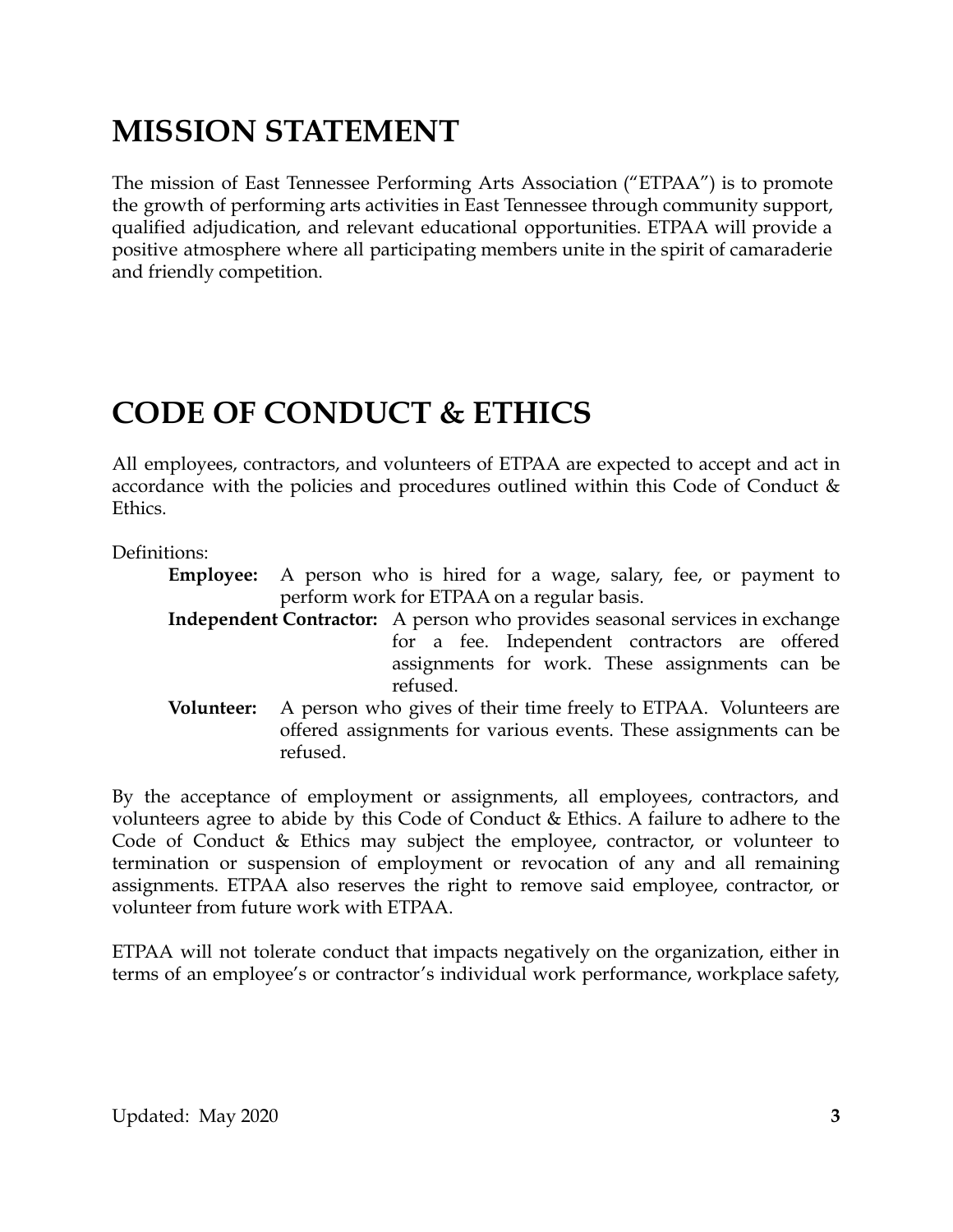or the business interests and corporate image of ETPAA. All employees, contractors, and volunteers must consider themselves as an ambassador of ETPAA. You are not only expected to uphold all policies yourself but to help reminds others of them when necessary.

Further, ETPAA reserves the right to discipline, discharge or suspend an employee, contractor, or volunteer who engages in or is alleged to have engaged in unlawful activity outside the workplace to the extent consistent with applicable law.

#### **ALCOHOL**

The employee, contractor, or volunteer agrees to not consume alcohol while "at work" with ETPAA. "At work" includes the time period between the beginning of the day and close of the competition. The employee, contractor, or volunteer agrees not to consume alcohol until their responsibilities are completed for the day. Violators may receive disciplinary actions, including dismissal or suspension.

It is unlawful to bring alcohol onto any school grounds or most arena facilities. Violation of these laws could result in immediate dismissal or suspension.

Any employee, contractor, or volunteer transporting ETPAA personnel in vehicles must refrain from consuming any alcoholic beverages before or during the operation of vehicles.

#### **DRUGS**

The employee, contractor, or volunteer agrees not to pursue, continue, or engage in the use of, or be under the influence of, illegal or recreational drugs or prescription medications or substances which may affect your ability to function or cause one to be impaired while "at work" with ETPAA. "At work" includes the time period between the beginning of the day and close of the competition. Violators may receive disciplinary actions, including dismissal and referral to law enforcement for violations of the law.

#### **HARASSMENT**

Behavior that may be considered inappropriate or may be deemed as harassment is not allowed. Harassment refers to a wide spectrum of offensive behavior. When the term is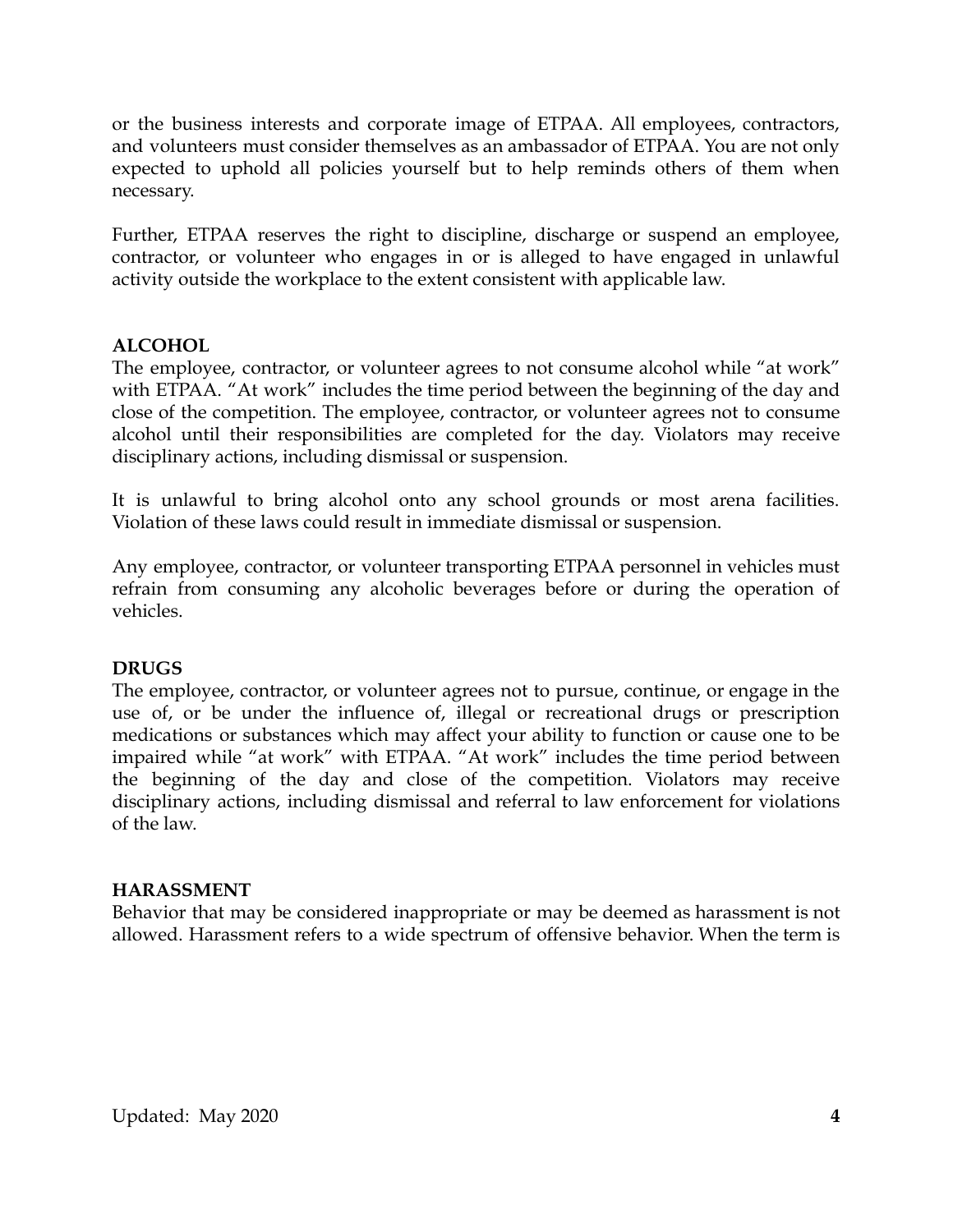used in a legal sense, it refers to behaviors that can be found to be threatening or disturbing, and beyond those that are sanctioned by society.

Conduct that creates a hostile working environment is prohibited. Such conduct may include:

- Repeated unwanted sexual flirtations, advances, or propositions
- Verbal abuse of a sexual nature
- Verbal comments about an individual's body
- Sexually degrading words used to describe an individual
- Unwanted physical contact
- Any other behavior that is not socially acceptable in a professional environment

Any employee, contractor, or volunteer who is found after an appropriate investigation to have harassed another employee, contractor, volunteer, performer, or customer of ETPAA will be subject to appropriate disciplinary actions, including dismissal or suspension.

#### **GENERAL CONDUCT**

Our reputation depends on the conduct of all employees, contractors, and volunteers. All those employed or engaged by ETPAA must play a part in maintaining that reputation to the highest ethical standards. Good manners, courtesy, and common sense are generally all that is required in order to ensure appropriate conduct and behavior. Conduct or language that could be perceived by a reasonable person as being rude, inappropriate, abusive, disorderly, derogatory, immoral, or threatening will not be tolerated.

### **SOCIAL MEDIA GUIDELINES**

Social media platforms including Facebook, Twitter, YouTube, Instagram, discussion forums, blogs, wikis, virtual worlds, or any other form of user-generated media are powerful informational engines for our activity. ETPAA recognizes the value and potential of these platforms to generate excitement for this sport. Everyone is encouraged to share that enthusiasm with friends, family, and the general public.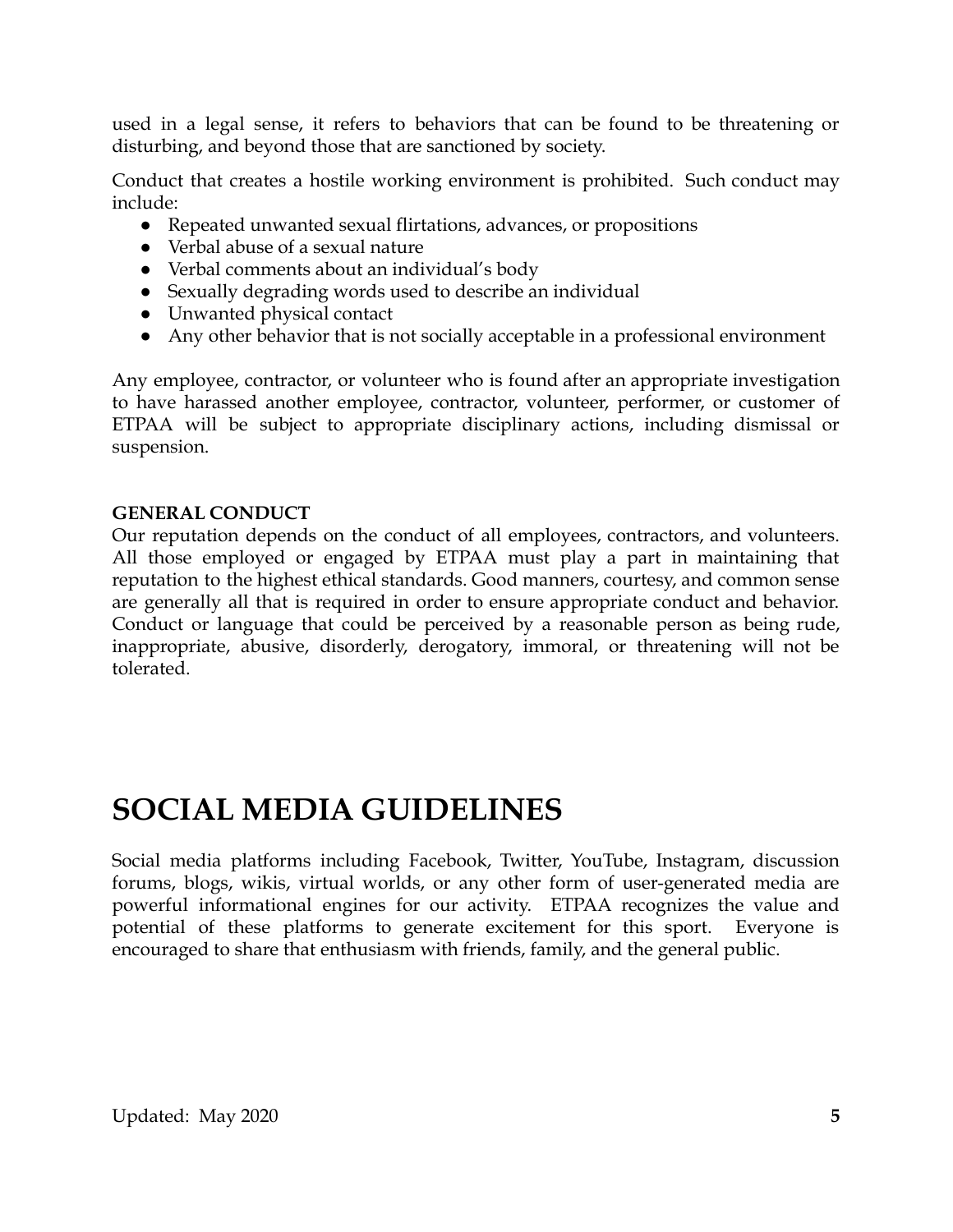ETPAA will have a permission check at the beginning of each season for unit directors to choose whether photos and videos taken by official ETPAA personnel are subject to use by the circuit for promotion purposes (website, facebook, instagram, etc.)

Adherence to the following guidelines ensures the integrity of the adjudication and administrative services ETPAA provides to all indoor performance activities.

Guidelines for using personal social media:

- All parties should be aware of your association with ETPAA in online social media streams. Use common sense, professional judgment, and caution.
- No communication is allowed privately or publicly on any social media streams with any director, instructor, judge, or performer about any competitive aspect of a participating group. This type of communication is strictly prohibited.
- ETPAA staff and judges should never comment on an individual group's anticipated or actual performance or anything of a competitive nature, however positive. Such postings create openings for questions from anyone reading the post. What seems like an innocent comment can be easily misconstrued.
- ETPAA staff and judges should change personal settings on any personal social media to allow review and approval of any post visible to the public. Use caution on "liking" any post regarding any individual group or ETPAA.
- ETPAA staff and judges should use caution in posting or "tagging" photos or videos of any unit on your personal social media streams.

It is important to remember that anything posted on the Internet is permanent. Although it can be "taken down," it may well exist somewhere for years to come and often reach large numbers of people quickly. If misinterpreted or open to misinterpretation, such postings can do incalculable damage to the reputation of individuals, organizations, and ETPAA.

ETPAA will use these guidelines to determine whether an employee or contractor has been appropriate in their public online behavior with respect to their ETPAA-related responsibilities. Those employees and contractors associated with ETPAA must represent appropriate conduct for competitive, scholastic-based activity. Violation of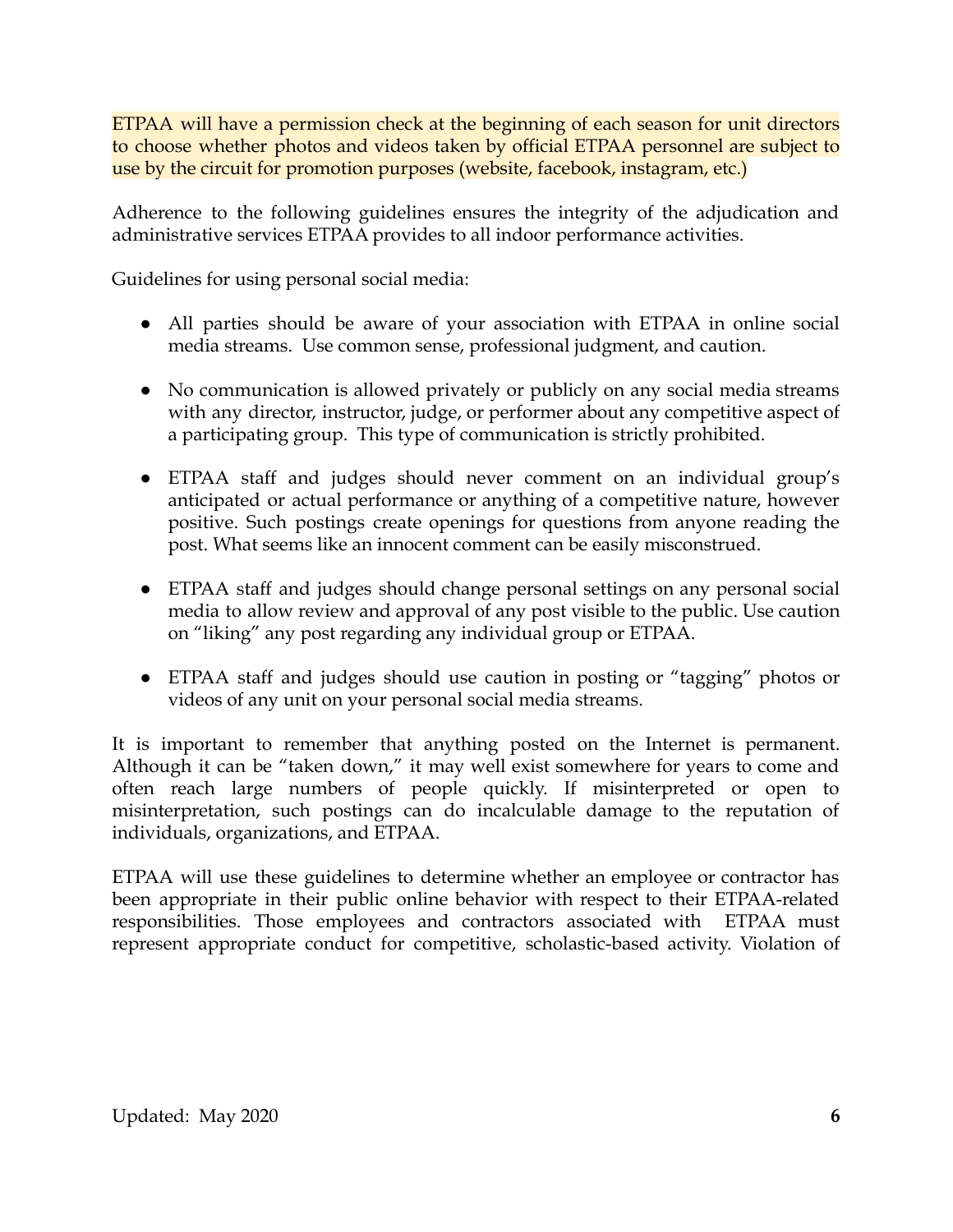these guidelines can lead to disciplinary action including suspension and/or termination.

### **BOARD OF DIRECTORS**

The elected officers of ETPAA shall include:

- Circuit President
- Percussion Coordinator
- Colorguard Coordinator
- Winds Coordinator
- Class Representatives

Responsibilities include, but are not limited to, attending all General Membership and Board of Directors meetings, planning, directing, and reviewing the total activities and operations of ETPAA. The Board of Directors includes:

Circuit President

- serves a two-year term; elected in even years
- votes only in the event of a tie
- oversees all ETPAA operations
- establish goals for ETPAA to work toward
- presides at all meetings of the General Membership and Board of Directors
- offers guidance the Board of Directors and any Ad Hoc committees
- acts as a point of contact for organizations outside ETPAA, such as WGI, other circuits, judging associations, etc.

#### Percussion Coordinator

- serves a two-year term; elected in odd years
- acts as a resource for member questions on philosophy, education, and classification
- assists in assessing the need for education sessions for circuit members and planning events
- updates the percussion portion of this Handbook as necessary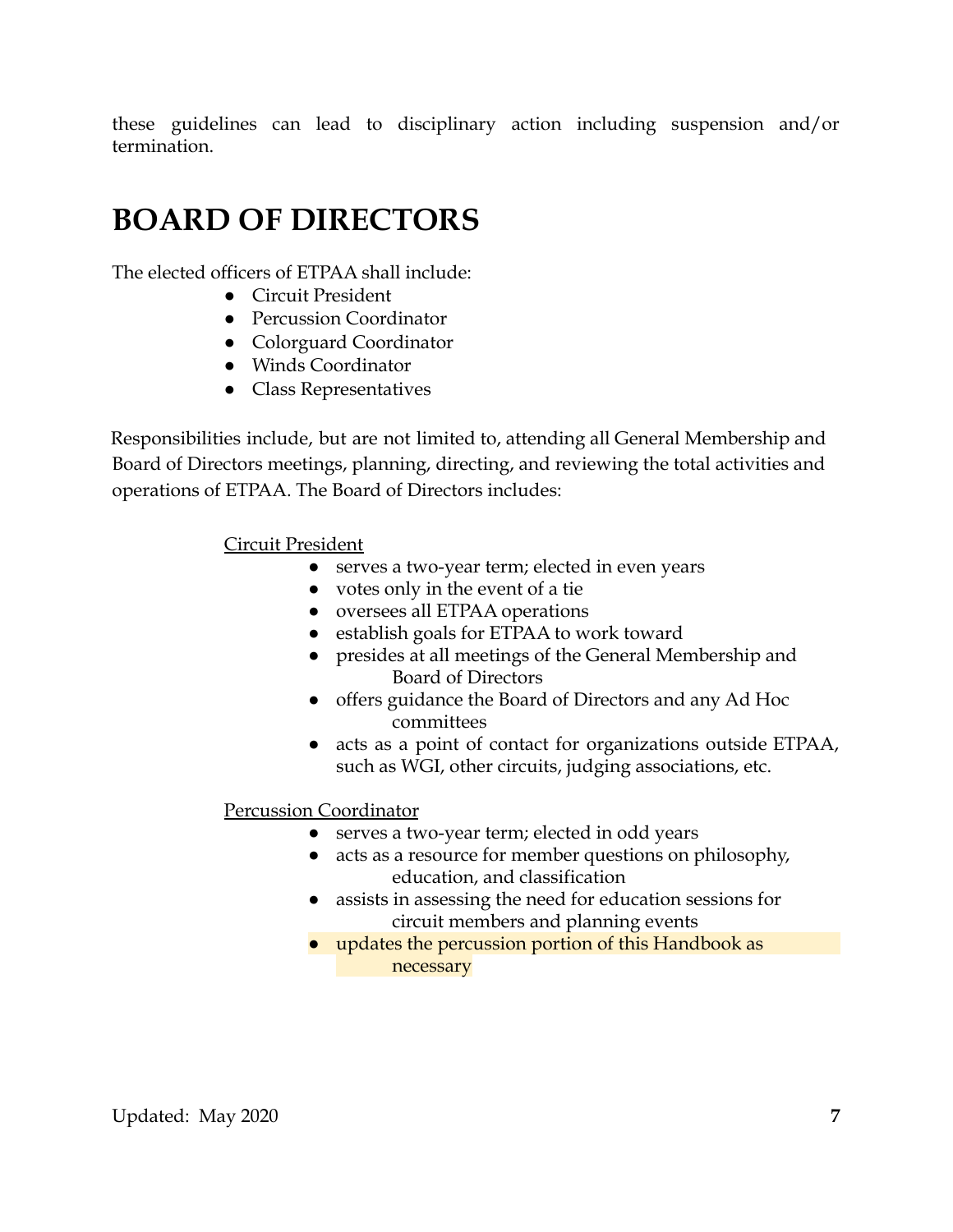- review and inform the membership of any WGI policy changes that pertain to percussion units on an annual basis
- Maintain full knowledge of ETPAA and WGI rules related to percussion including informing units of any rule changes or updates
- Assist the social media coordinator/webmaster in keeping the webpage updated with percussion information.
- Communicate any classification changes to the Unit Director
- Attend and participate in all BOD meetings
- Work with the respective judging coordinator and the president to establish educational seminars and clinics providing important information gained through the first line connection with the wants and needs of the Unit Directs. Utilizing the class representatives to develop the education needed for each class.
- This position reports to the president.

#### Colorguard Coordinator

- serves a two-year term; elected in even years
- acts as a resource for member questions on philosophy, education, and classification
- assists in assessing the need for education sessions for circuit members and planning events
- updates the colorguard portion of this Handbook as necessary
- review and inform the membership of any WGI policy changes that pertain to guard units on an annual basis
- Maintain full knowledge of ETPAA and WGI rules related to color guard including informing units of any rule changes or updates
- Assist the social media coordinator/webmaster in keeping the webpage updated with color guard information.
- Communicate any classification changes to the Unit Director
- Attend and participate in all BOD meetings
- Work with the respective judging coordinator and the president to establish educational seminars and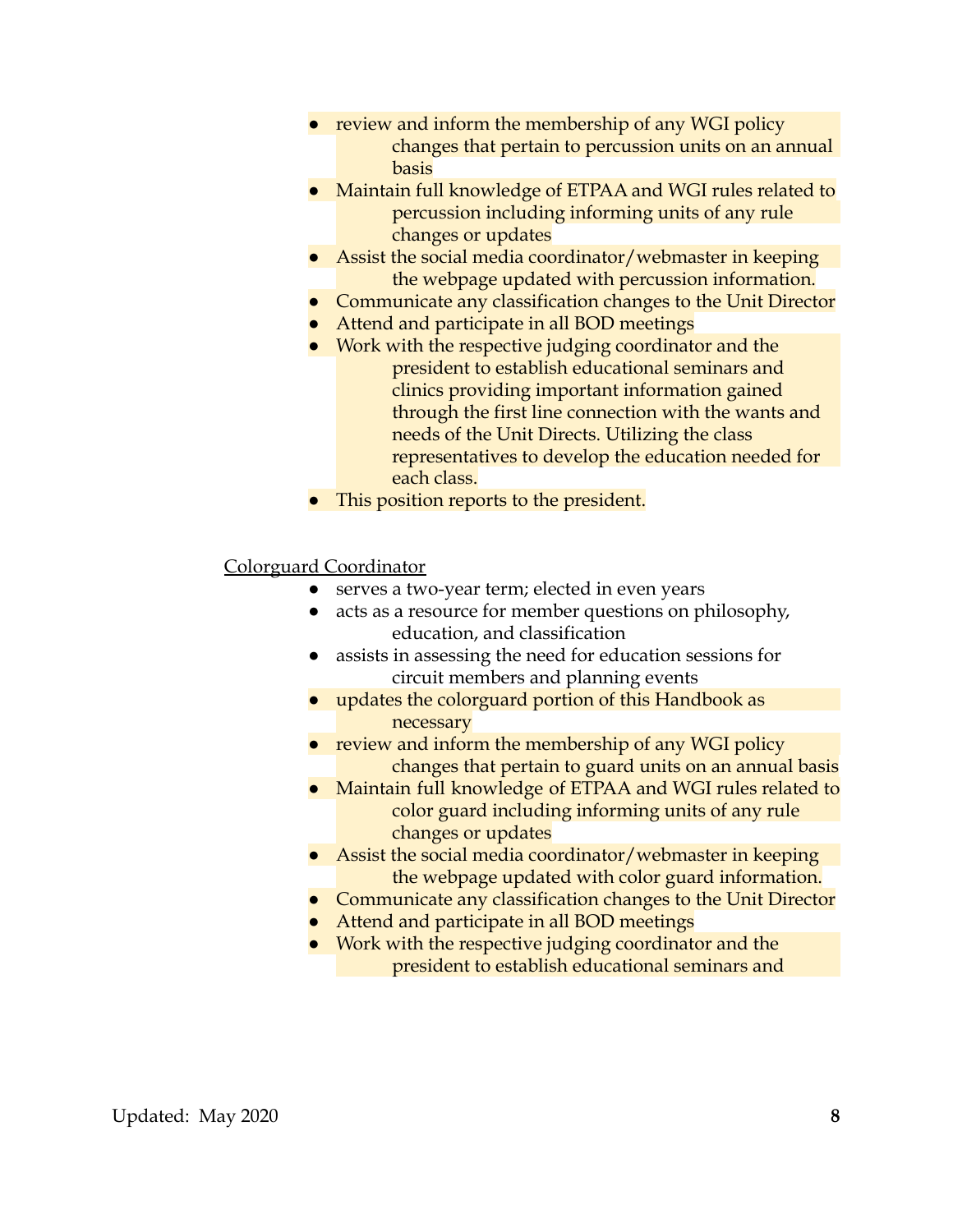clinics providing important information gained through the first line connection with the wants and needs of the Unit Directs. Utilizing the class representatives to develop the education needed for each class.

This position reports to the president.

#### Winds Coordinator

- serves a two-year term; elected in odd years
- acts as a resource for member questions on philosophy, education, and classification
- assists in assessing the need for education sessions for circuit members and planning events
- updates the winds portion of this Handbook as necessary
- review and inform the membership of any WGI policy changes that pertain to winds units on an annual basis
- Maintain full knowledge of ETPAA and WGI rules related to winds including informing units of any rule changes or updates
- Assist the social media coordinator/webmaster in keeping the webpage updated with wind information.
- Communicate any classification changes to the Unit Director
- Attend and participate in all BOD meetings
- Work with the respective judging coordinator and the president to establish educational seminars and clinics providing important information gained through the first line connection with the wants and needs of the Unit Directs. Utilizing the class representatives to develop the education needed for each class.
- This position reports to the president.

Class Representatives (one from each of the following)

- Cadet, Prep, and Novice Colorguard
- Scholastic Regional AA and Scholastic Regional A Color Guard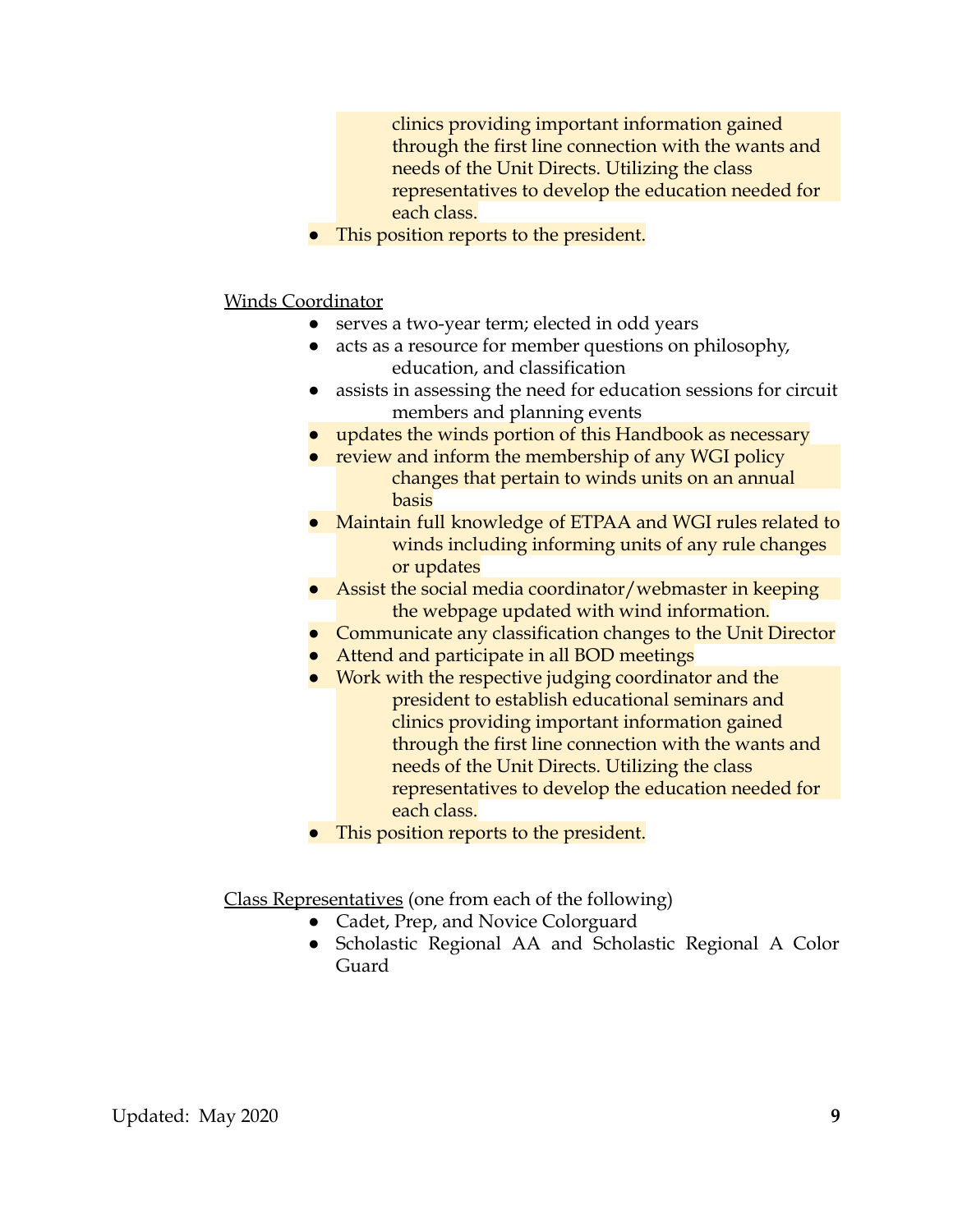- Scholastic AA and Scholastic A Color Guard
- Independent Color Guard
- Percussion
- Winds

All class representatives serve a one-year term. Class representatives are a liaison between the Board of Directors and their respective members, act as a resource for members' questions and concerns, and communicate circuit news and policy changes as it occurs.

#### Immediate Past President

- serves a one-year term following the presidency
- is a non-voting member

Elected members of the Board of Directors must be associated with an active ETPAA member unit.

No more than two (2) members of the same parent organization may serve on the Board of Directors at any one time.

In cases where an immediate decision must be made, the Board of Directors has the power to vote on the issue. These decisions will then be brought up at the next regularly scheduled General Membership meeting, at which time they can be further amended if necessary.

An online nomination form will be used to submit nominees for open Board of Directors positions prior to Championships. Nominees will be announced at Championships. All eligible nominees will be voted on and elected at the spring General Membership meeting.

A vacancy in any elected director position because of death, resignation, removal, disqualification, or otherwise shall require the Executive Board of Directors to appoint an interim member to the vacated office so that the office vacated can continue to function. The interim member shall serve only until the next meeting of the general membership where an election to fill the office can be held.

Newly elected board members will take effect immediately after voting in the Spring. The term will end with the announcement of the new board member after the following spring vote.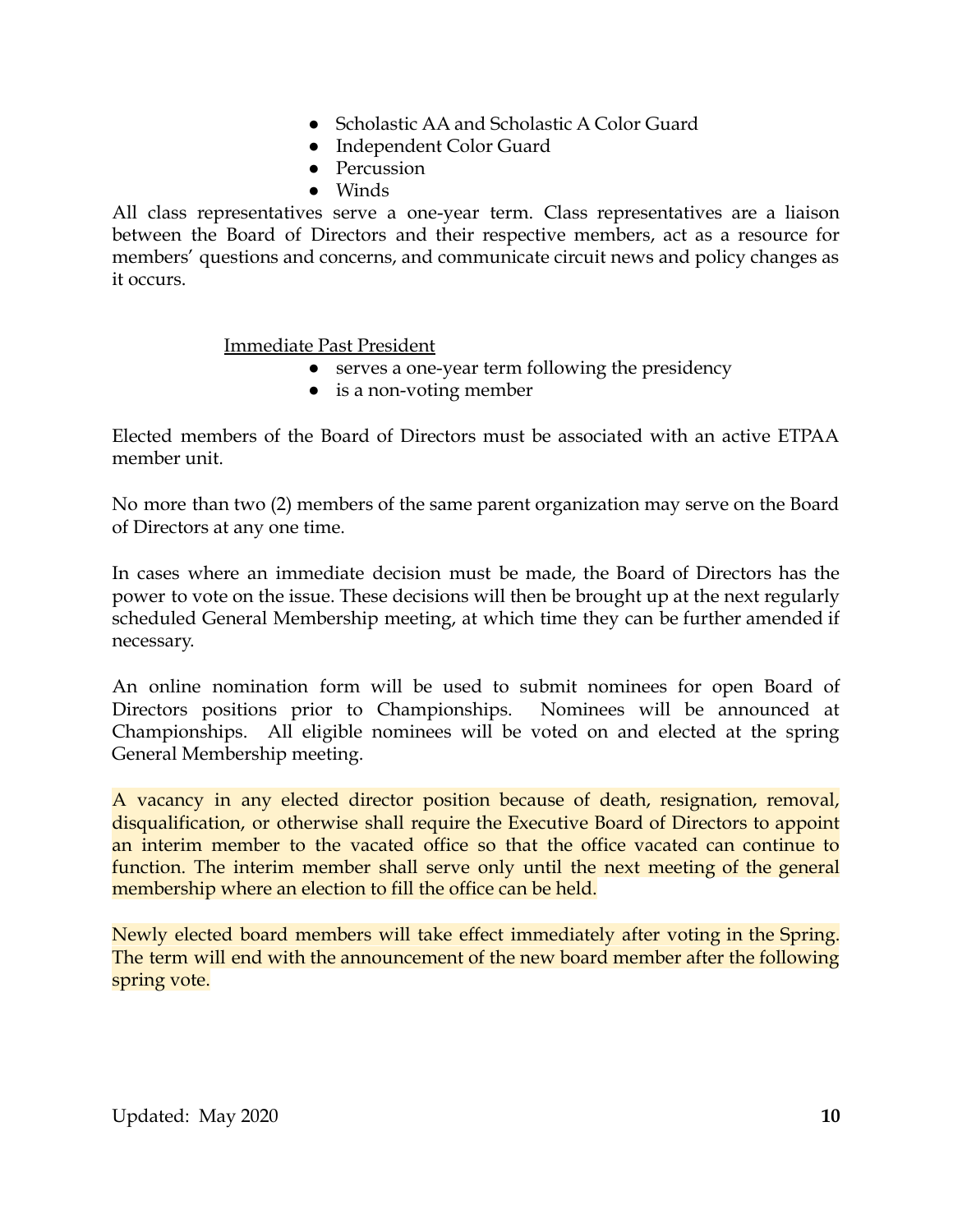### **ADDITIONAL LEADERS**

Other appointed leaders of ETPAA shall include:

- Judge Coordinators (Color Guard & Percussion/Winds)
- Contest Coordinator
- Secretary
- Treasurer
- Sound Technician
- Data and Tabulation
- Social Media Coordinator/WebMaster
- Committee Chair (for any ad hoc committee)

Judge Coordinators (Color Guard & Percussion/Winds)

- Hired by the Board of Directors; fees are defined under the contract
- Maintain ongoing communications with the Contest
	- Coordinator, Color Guard Coordinator, Percussion Coordinator, and Wind Coordinator to ensure coordination of all areas of joint responsibility.
- Responsible for adjudicator assignments for all ETPAA contests.
- Address judge issues of ethics or standards when necessary. Communication on issues of this nature will be investigated, documented, and discussed with all parties relative to the situation.
- Act as Chief Judge at any contest when in attendance. When attendance is not possible, assign another qualified judge to act as chief judge.
- Is a non-voting member
- Serves as a liaison between judges and ETPAA
- Educates judges on the use of ETPAA-specific sheets Communicates with all judges regarding travel, lodging, and payment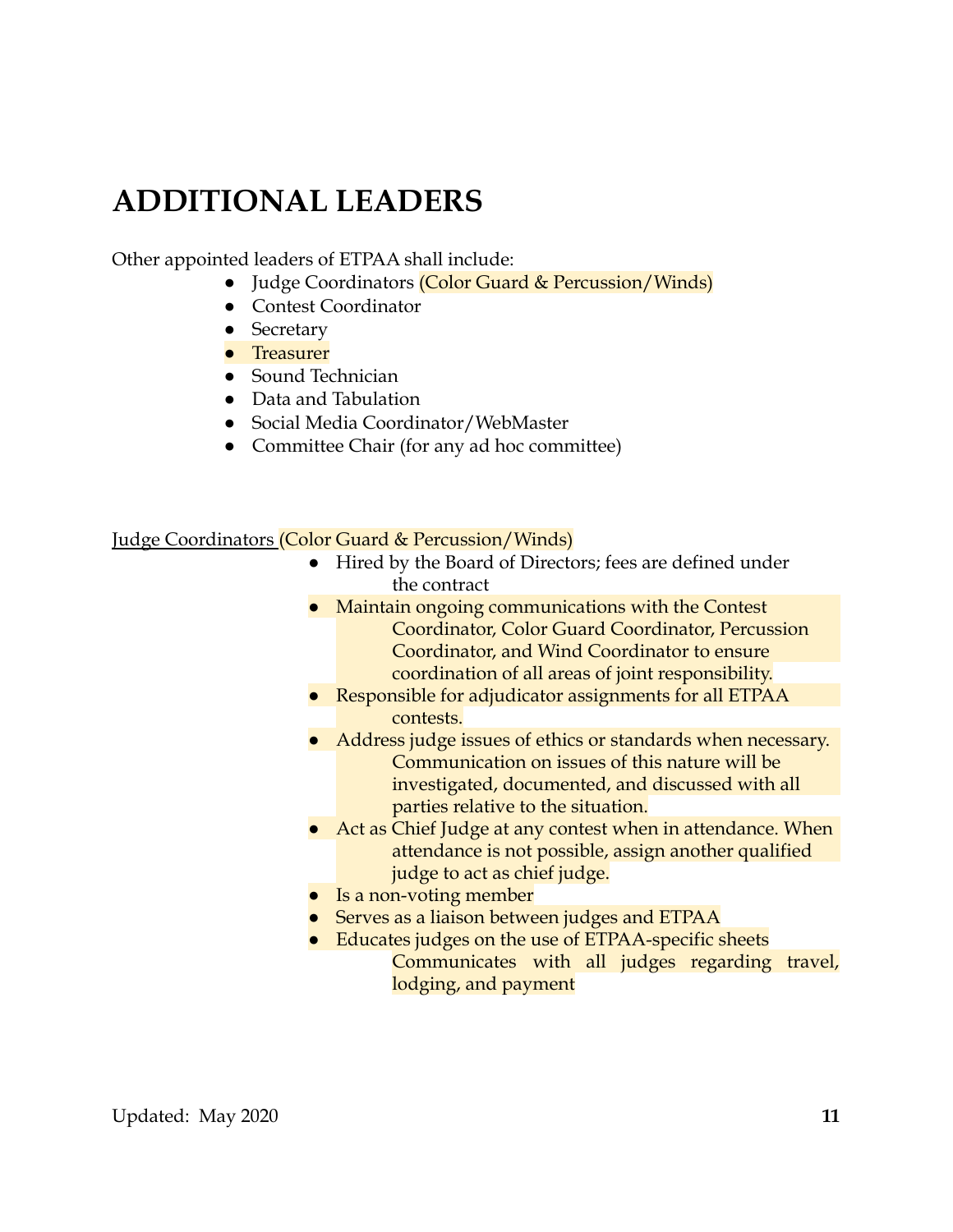Shall not have an affiliation with any ensemble, as defined by the WGI Judges Code of Ethics.

Contest Coordinator

- Hired by the Board of Directors; fees are defined under contract
- Is a non-voting member
- E-mail contest information (schedule, campus map, gym flow, timeline, etc.) to registered units for each contest date.
- Coordinates with contest hosts on show-day procedures, staff, and equipment needs
- Is responsible for setting up and maintaining tabulation and media delivery systems throughout the contest day
- Assures the flow of information regarding judges' travel, hotel, meals, and payment arrangements
- Maintains flow of the contest and ensures continuity for competing units
- Assists the Board of Directors with problem-solving issues as they arise, such as travel delays, weather complications, etc.
- Acts as a backup for any job function that needs assistance on contest dates
- Design seven (7) name badges for each member unit. Send for production. Provide badges to units at the first contest.
- **Purchase Contest Pennants for the season**
- Purchase Medals for Championships

#### **Secretary**

- Hired by the Board of Directors; fees are defined under contract
- Is a non-voting member of the board
- Serves as the origination point for circuit communication
- Records minutes and organizes them for publication
- Maintains membership roster and contact information
- **Prepares and maintains annual Handbook**
- Updates forms and documents to be posted to the ETPAA website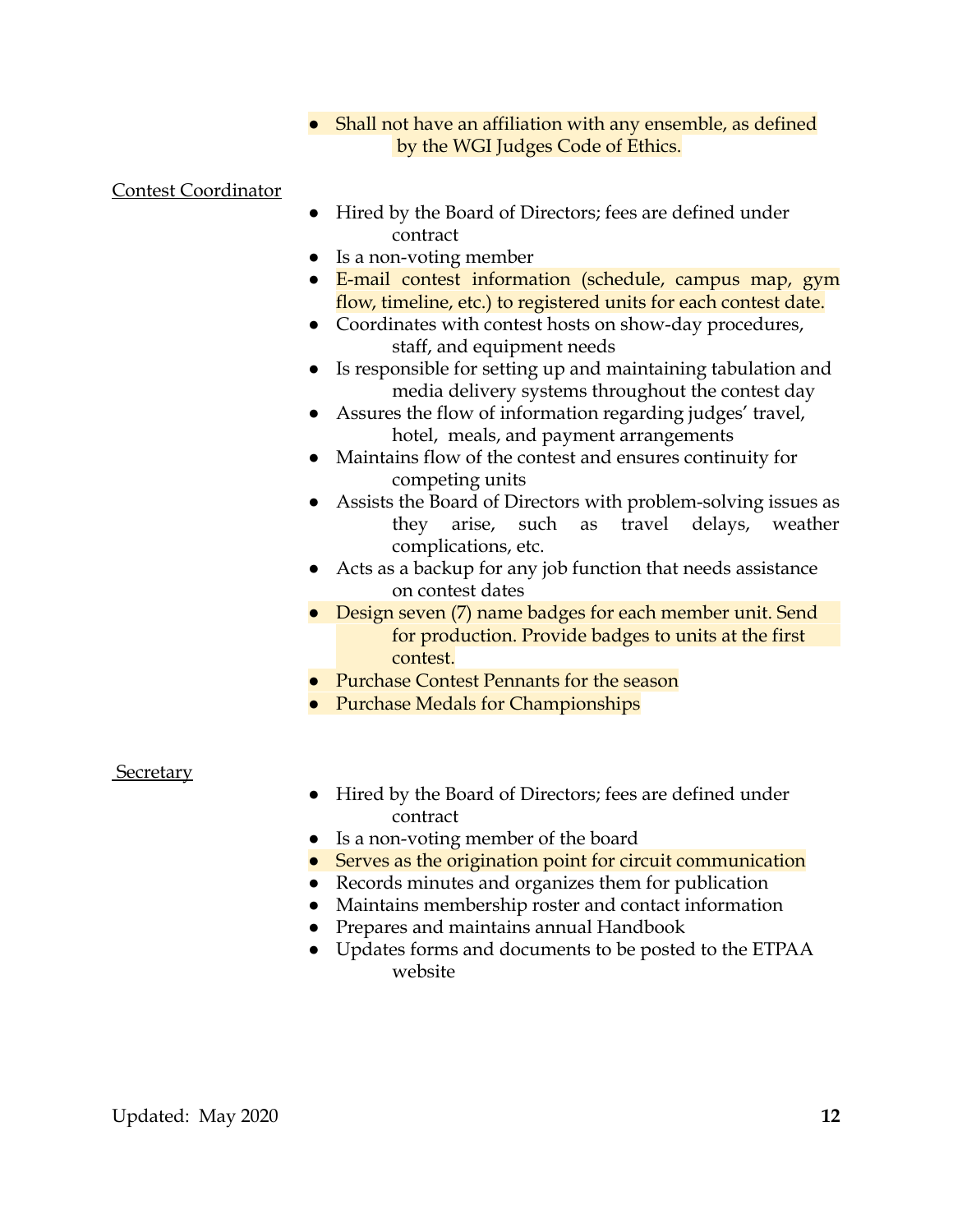- Assists in tracking performance bonds and unit participation
- Send confirmation e-mail once the member unit has registered.
- Create and maintain a database for ETPAA judges. This database should be shared with Judge Coordinators.
- Purchase office supplies for the season

#### **Treasurer**

- Hired by the Board of Directors; fees are defined under contract
- Is a non-voting member of the board
- Assumes financial responsibility for all funds, financial records, and purchasing
- Issues financial reports at General Membership and Board of Directors meetings.
- Assists in tracking performance bonds and unit participation

#### Sound Technician

- Hired by the Board of Directors; fees are defined under contract
- Transports, assembles, and disassembles the sound system at ETPAA contests
- Is available for sound checks before competitions and during breaks
- Provides week-to-week consistency regarding all recorded media

#### Data & Tabulation

- Hired by the Board of Directors; fees are defined under contract
- Ensures all necessary technology and materials are available at EPAA contests
- Provides access to CompetitionSuite for judges and members
- Aids judges and members if complications occur regarding CompetitionSuite
- Uploads and manages commentary and scores in CompetitionSuite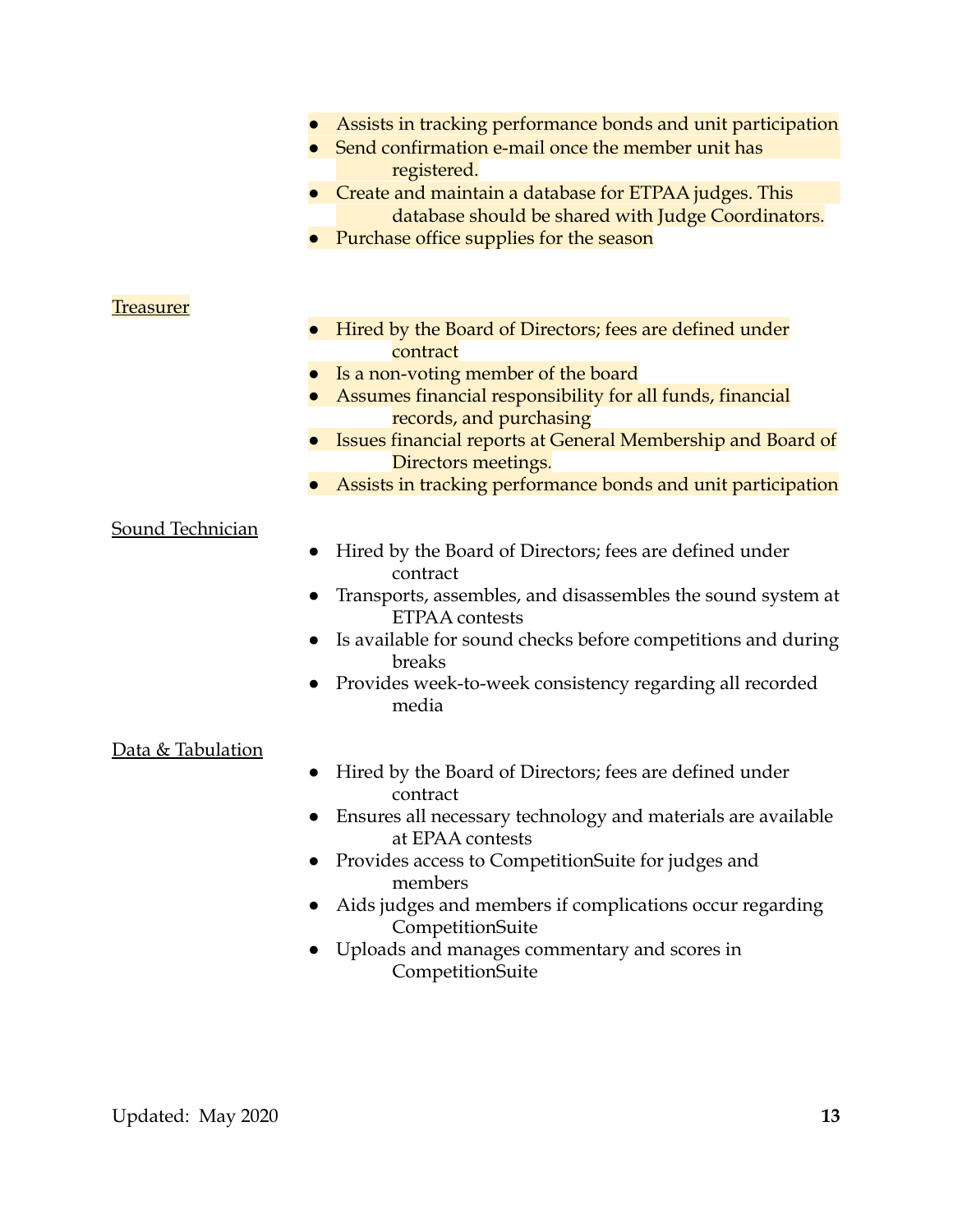• Maintains strict confidentiality regarding judges' comments

#### Social Media Coordinator/Webmaster

- Maintain social media presence for ETPAA
- Maintain and update the website with needed information
- Works directly with outsourced photographers on all aspects of the photography side of competitions.
- Maintains the upload of images to the members-only portion of the website

Committee Chair (for any ad hoc committee)

- Assists in relation to a specific task (e.g., Championships, Scholarship, Education, etc.)
- Membership terminates at the end of the season in which they were formed
- Membership, term, and duties of ad hoc committees will be determined by the President

ETPAA will require background checks for elected and hired ETPAA staff positions. These checks will happen every other year.

Annual membership will run from September through August. In cases where an immediate decision must be made, the Board of Directors has the power to vote on the issue. These decisions will then be brought up at the next regularly scheduled General Membership meeting, at which time they can be further amended if necessary. Rule changes can only be proposed and voted upon at any General Membership meeting.

### **FINANCIAL INFORMATION**

The primary source of revenue for ETPAA will be through the collection of membership dues. Secondary sources of revenue may be secured through the direction of the Board of Directors.

The fiscal year of ETPAA will run from September through August.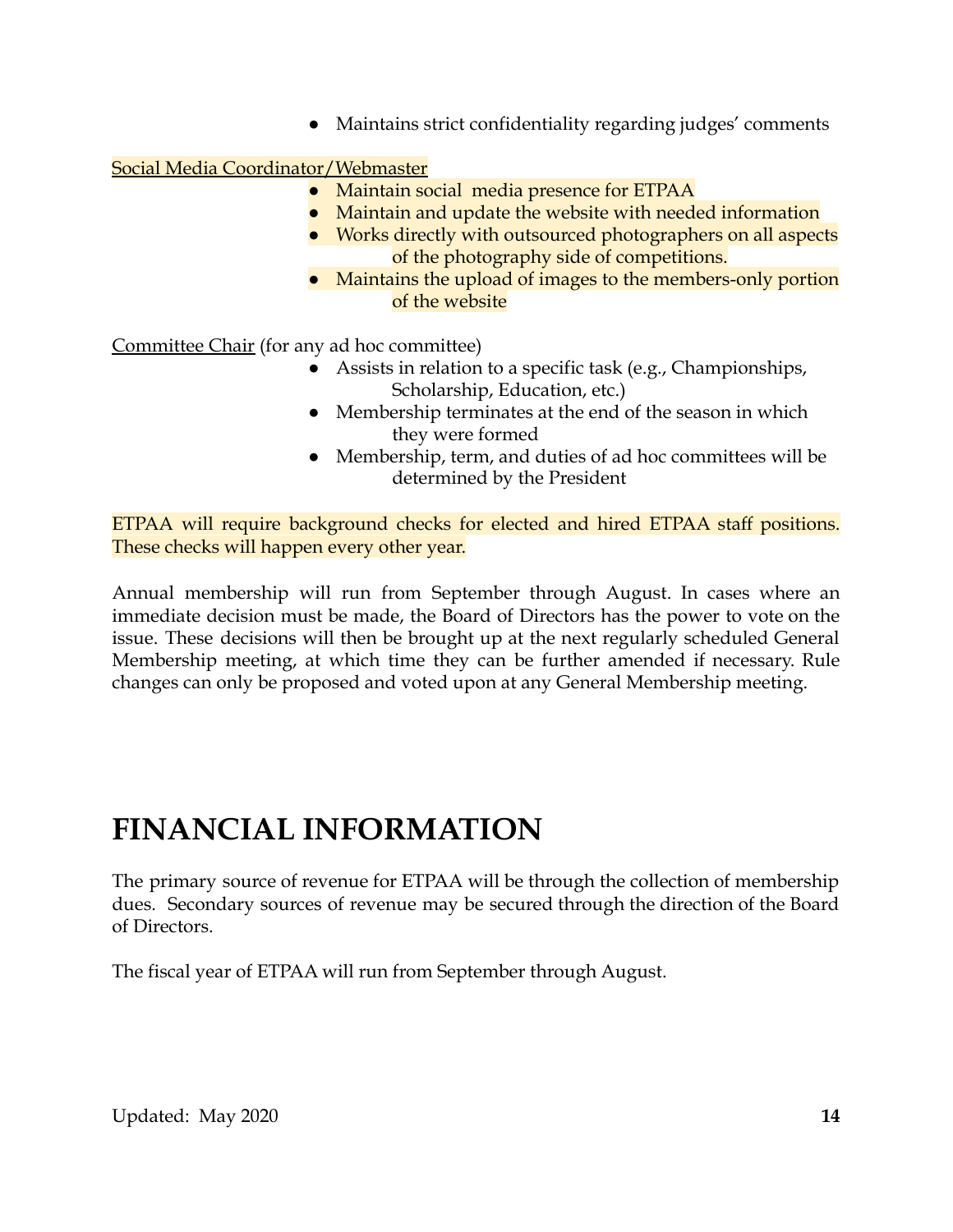All financial matters regarding ETPAA will be a matter of public record, available to any affiliate of a current member unit in good standing.

### **MEMBERSHIP**

Membership is open to any and all units that meet the requirements established by ETPAA. Membership shall run for one (1) year from November to October. Member units are welcome to renew their membership from year to year. Membership fee  $= 1$  $unit = 1$  vote

ETPAA shall not discriminate on the basis of age, race, color, religion, gender, national origin, ancestry, disability, sexual orientation, or political affiliation.

All members must meet their financial obligations in order to retain membership privileges such as performing, voting, etc.

Members must post a Fifty Dollar (\$50.00) performance bond. The performance bond is a one-time fee and will remain with the circuit until it is used to pay a non-performance penalty or the unit requests the bond refunded.

- Non-performance penalties include:
	- Failure to perform at a scheduled contest
	- Withdrawing from a scheduled contest after the contest closes (contest close 2 weeks before performance date)

Members will not be able to compete without repayment of the performance bond. Request for refund of the bond must be made in writing to the Executive Secretary.

ETPAA's annual membership dues are Three Hundred Dollars (\$300.00) per unit before the December performance draw and Four Hundred Dollars (\$400.00) per unit after the December performance draw. Membership dues are nonrefundable. Checks should be made payable to the East Tennessee Performing Arts Association. Membership is not considered active until application and payment have been received.

The final day to join the circuit is the day of the last qualifying show for that unit.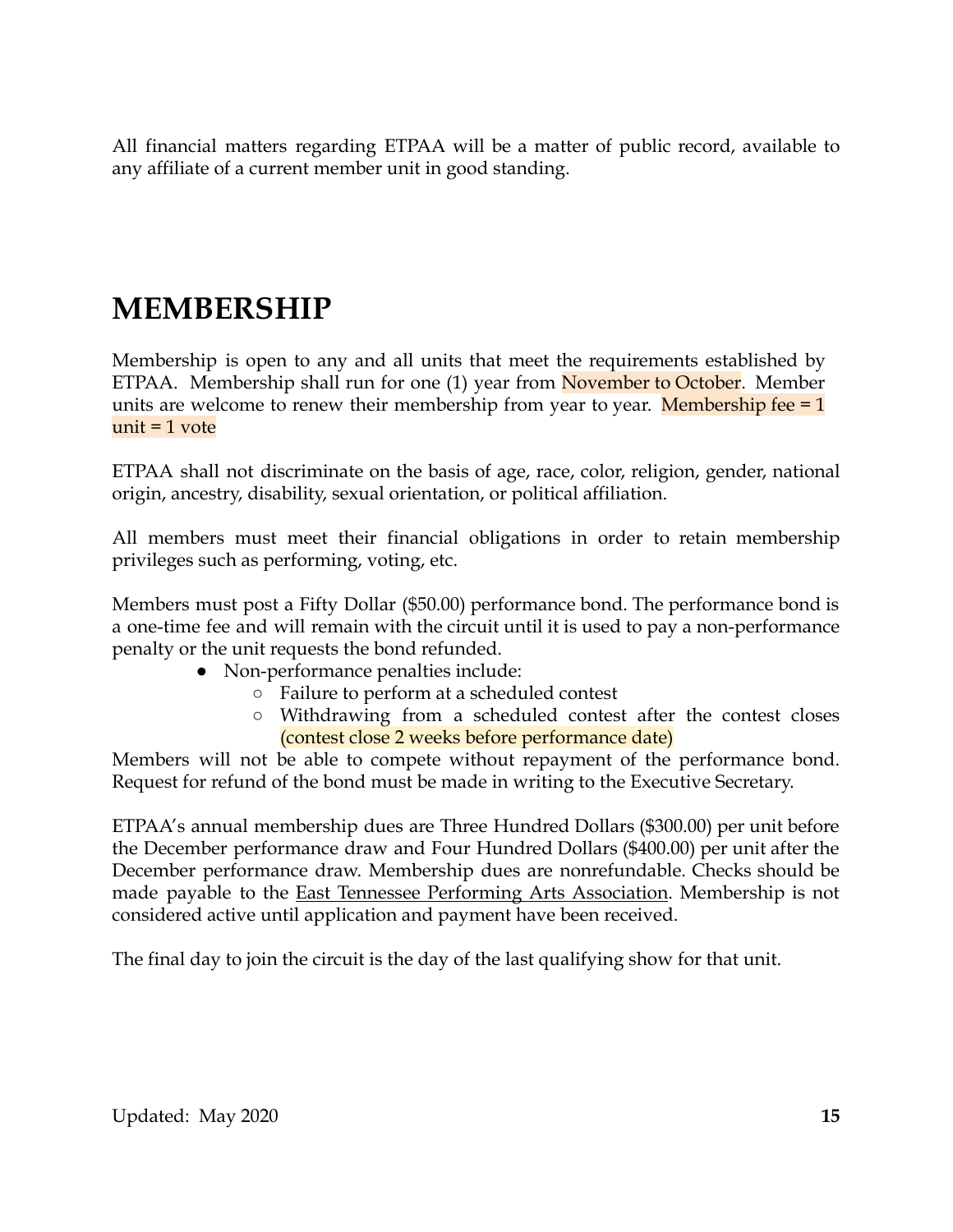Scholastic units incorporating members from another local program **must** have agreements signed by the respective programs' band directors and school principals. These agreements will be provided to and maintained for the current season by the Secretary.

### **GENERAL MEETINGS**

General membership meetings will be held in the fall, December, and the spring of each calendar year. Board of Directors meetings may take place prior to any meeting of the general membership. Special meetings may be called as necessary by the President of ETPAA and given a two-week notice to the membership.

All meetings will be public knowledge as advertised by means determined appropriate by the Secretary, and attendance is open to the current membership.

Voting will take place at General Membership meetings. All active units in good standing represented by the unit director or designee will have one (1) vote per unit. Membership fee  $= 1$  unit  $= 1$  vote

The delegate may only vote for the class representative that is directly related to the class they have a group competing in.

All membership delegates vote for the nonspecific position: president

Members may make suggestions for hired positions: Judge Coordinator, Contest Coordinator, Secretary, Treasure, Sound Technicians for the board when reviewing or looking to hire new people for those positions.

A proxy system will also be implemented for voting.

ETPAA rules may be amended by a majority vote of the members present at General Membership meetings. Rule changes can be proposed and voted upon at any General Membership meeting.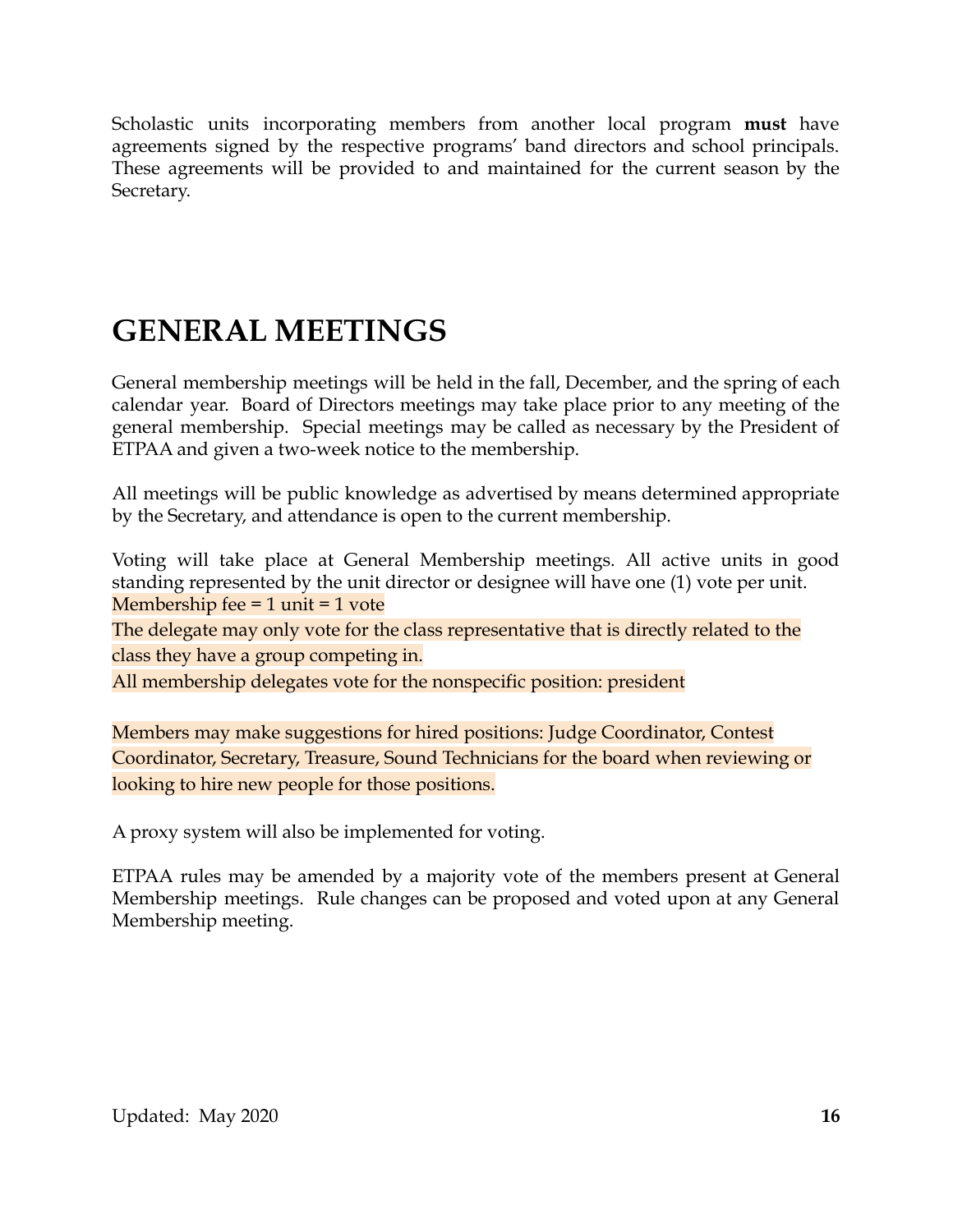Date, time, and location for General Membership meetings will be established at the previous meeting.

### **CIRCUIT CONTESTS**

ETPAA will operate all contests in accordance with the current WGI rule books unless otherwise noted herein.

Unit directors and instructors are responsible for knowledge of current WGI rules and are encouraged to review WGI rules prior to planning programs and attending both ETPAA and WGI contests.

Questions regarding ETPAA rules or WGI policies should be directed to an ETPAA Board of Directors member or the Contest Coordinator.

In the interest of maintaining decorum and providing a fair and equitable atmosphere of competition, we expect that all individuals and units participating in ETPAA contests and functions show proper respect, professionalism, and sportsmanship as outlined in the Code of Conduct & Ethics. Any questions about circuit rules or WGI policies should be directed to an ETPAA Board of Directors member.

#### **CONTEST FEES**

Each unit must pay a fee for each contest. Circuit members pay Twenty-Five Dollars (\$25.00) per show. Non-members pay Eighty-Five Dollars (\$85.00).

#### **CONTEST SCHEDULE**

The Board of Directors will establish a contest schedule at the fall meeting.

Shows are considered closed two (2) Saturdays prior to each contest. For example, if the contest date is January 25, 2020, the contest will close on January 11, 2020. Additional groups may be added at the discretion of the Contest Coordinator.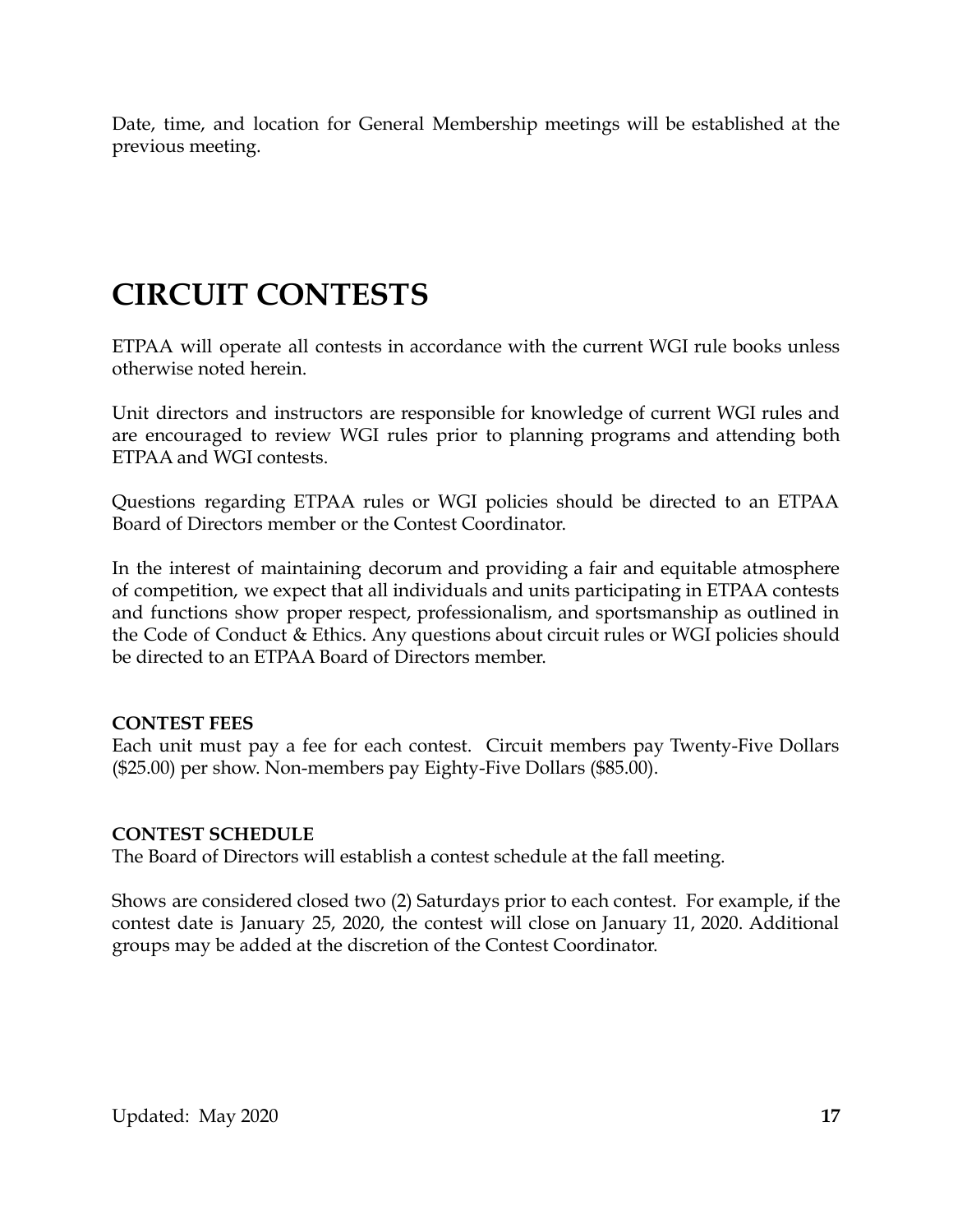#### **PERFORMANCE ORDER**

Drawing for contest performance order will utilize the performance order draw function in Competition Suite to randomize performance order for each show entered. Any unit whose member application and payment is received after the December membership meeting will be added to the schedule according to the date of the postmark (earlier postmarks receive later performance times).

Non-members may register for as many regular-season shows as they wish but may not participate in the Qualifier or Championships without joining the circuit and meeting performance requirements.

#### **PERFORMANCE CRITIQUE**

Have a sign-up for Critiques before the show day (through ComeptitionSuite if possible), or at the show day, so that only the groups that need a time can be assigned a time. If a unit signs up for a time and is a no show, then they lose the opportunity to participate in critiques at the next show(s) as determined appropriately.

#### **JUDGING PANEL ASSIGNMENTS**

Judging assignments for contests will be posted to the ETPAA website as soon as practicable.

#### **"IS THE GUARD READY?" OR "WGI START"**

*Cadet, Prep, and Novice* classification color guards will receive the "Is the Guard Ready?" prompt prior to competition. Once the unit is set, the announcer will ask "Is the Guard Ready?" Upon a signal from the Timing and Penalty Judge, the announcer will state the guard may take the floor for competition, and performance music will begin.

*All other classifications* of color guard, percussion, and winds will receive the "WGI Start<sup>"</sup>

When the color guard or drumline first enters the competition area, an announcement of... "Please welcome, from (city, state, country), (name of color guard/drumline)" will be made. At one minute thirty seconds (1:30) of the interval time for A Classes and Open classes (two minutes for World Class) or at any specific time noted to the Timing and Penalty Judge by the color guard, the announcer will be cued to say, "Performing their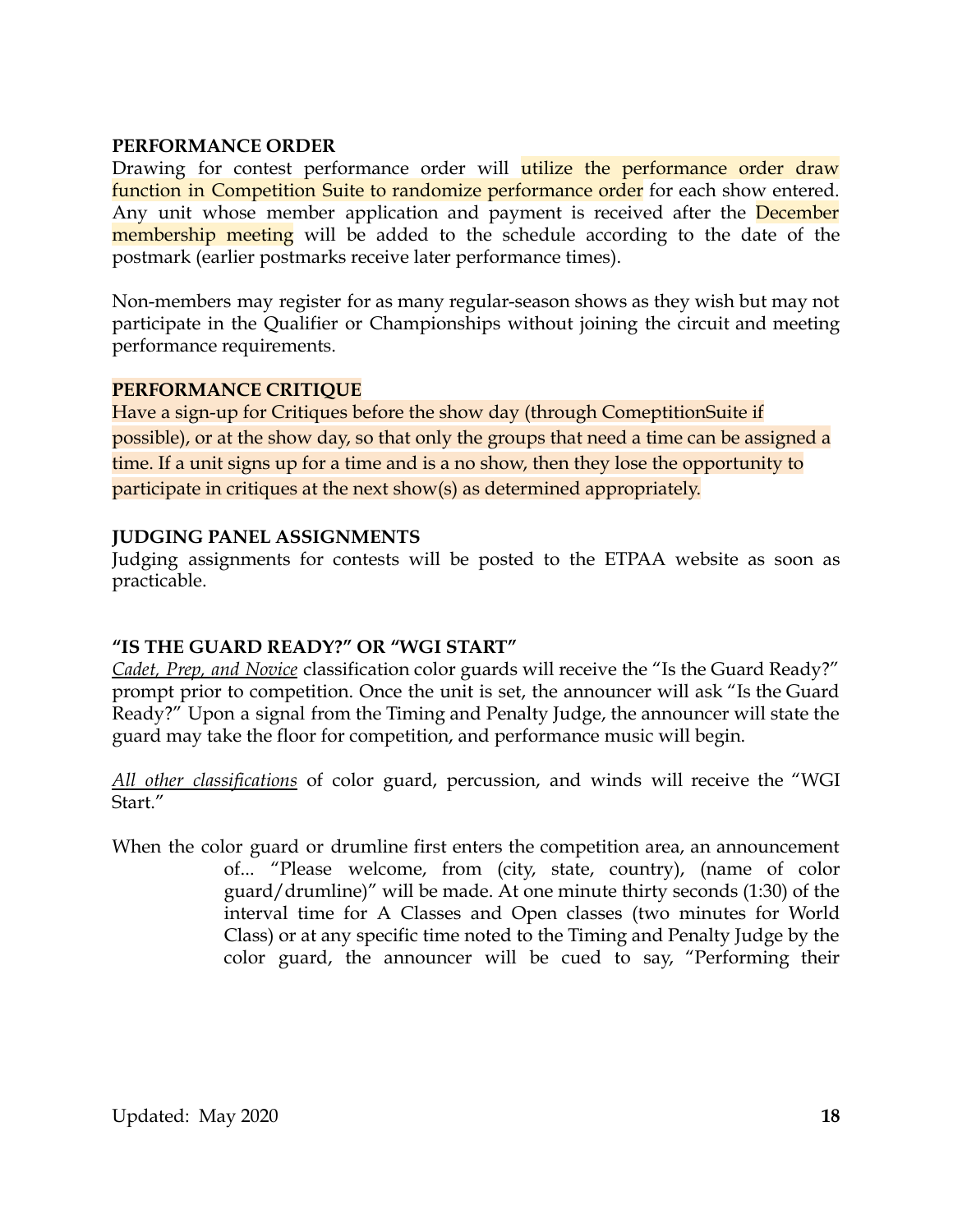program, (title), the East Tennessee Performing Arts Association is proud to present (name of unit).

#### **SHOW HOSTS**

Show hosts will be selected once a bid application is submitted to the Secretary/Contest Coordinator. Interested hosts must complete a show host application and provide the appropriate bid or fee. The minimum fee for hosting the Qualifier is One Thousand Dollars (\$1,000.00). The regular contest host fee is Two Hundred Dollars (\$200.00). In the event of a tie, hosts may increase their bids or elect to stay at their current bid. In the event of a second tie, the Board of Directors will vote for show host. All show hosts must be active members of ETPAA.

Before applying to host a contest, members should refer to the Show Host Information packet for more information concerning operational and financial responsibilities, facility requirements, etc. Site specifications must be met by potential hosts in order to be eligible to apply.

#### **SHOW CANCELLATION**

#### Show Viability

If necessary, show hosts have the right to cancel their show if there are not enough units registered to operate a financially viable show.

Intent to cancel the contest, for this reason, must be communicated to the Contest Coordinator and to the units planning to attend at least twenty-eight (28) days prior to the scheduled event.

#### Inclement Weather

The host must contact the Contest Coordinator the morning of the show so that judges can be contacted.

#### Transfer of Registration Fees

In the event a show is canceled, a unit's show entry fee can be transferred to a later show in the season.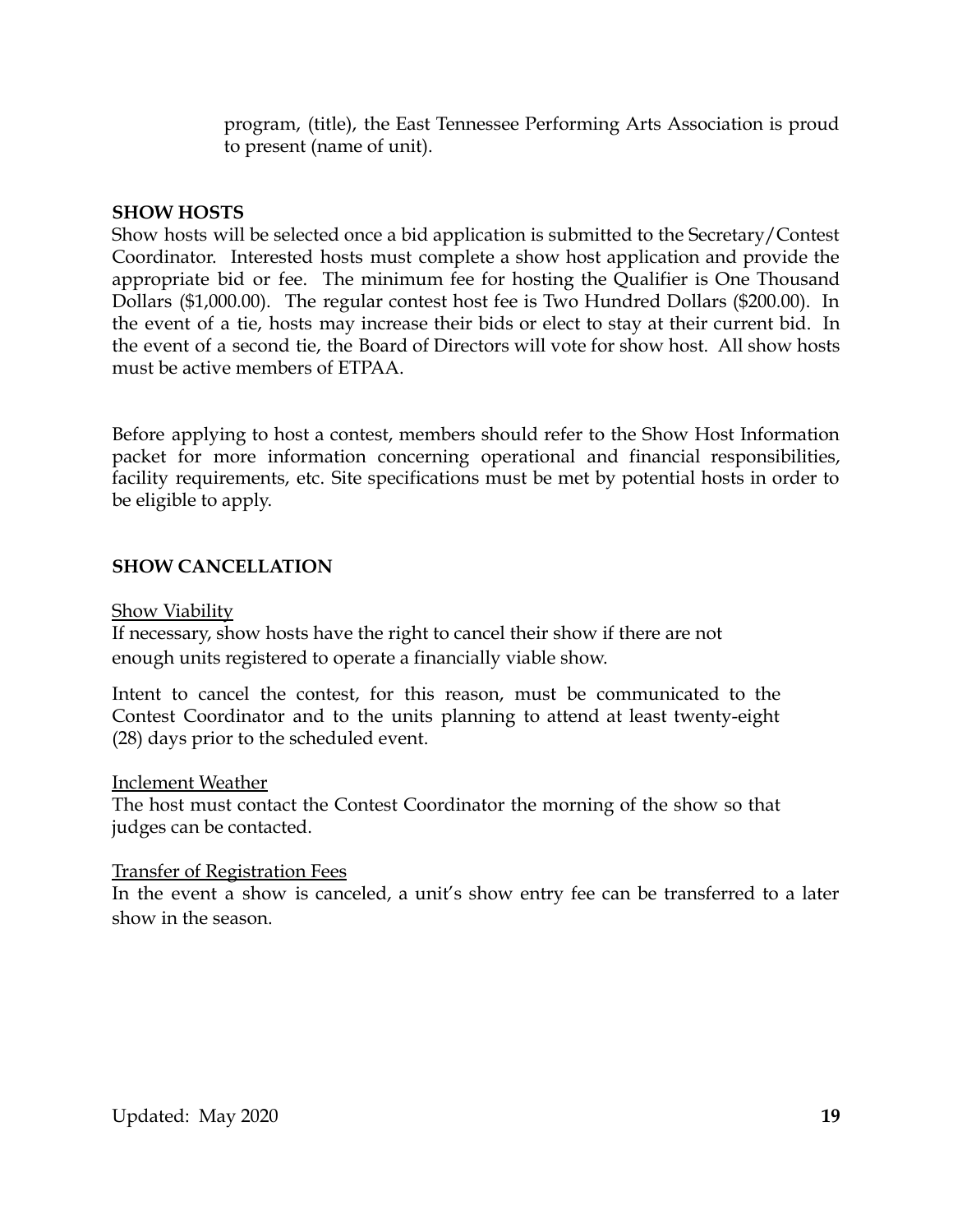#### **EQUIPMENT AND PROPS**

Equipment and props are to be padded according to WGI guidelines. Units should expect that equipment will be inspected in the warm-up, and props will be inspected in the holding areas. Equipment and props not appropriately taped and/or padded will not be allowed onto the performance floor.

Consequently, the intentional "banging" of equipment on the floor will not be permitted at any ETPAA contest. In accordance with WGI rules, units that damage the floor will be disqualified and will be held responsible for damages to the floor.

WGI rules for performer safety will be strictly adhered to at all ETPAA sanctioned events. It is the responsibility of the unit director to remain informed of all current WGI policies.

### **CHAMPIONSHIPS**

#### **CONTEST FEES**

The fee for ETPAA Championships is One Hundred Dollars (\$100.00).

#### **QUALIFICATIONS**

In order to qualify for ETPAA Championships, each unit must:

- pay membership dues and contest fees in full
- perform at an ETPAA qualifying event
- compete in two (2) other regular-season contests, excluding

Championships

Units may count one (1) WGI contest or WGI-recognized circuit (SCGC, SAPA, etc.) contest toward this requirement. Cadet and Prep class guards may qualify for Championships by competing in one (1) qualifier and one (1) other ETPAA contest.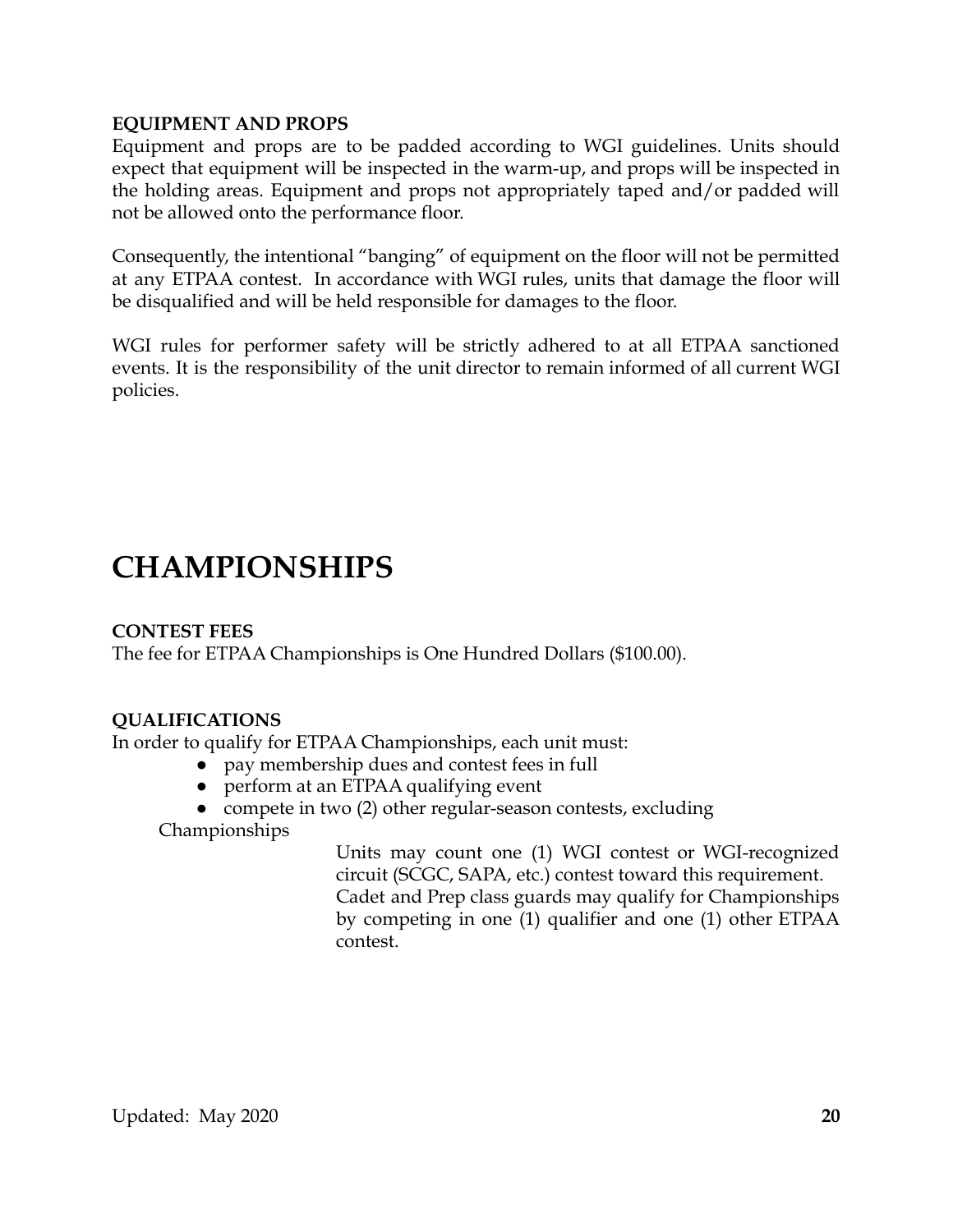#### **PERFORMANCE ORDER**

All units will be seeded for championships using their most recent ETPAA or WGI score increased by 1.5 points each week of the season following the week the score was earned.

The complete list of seeded scores will be used to create a ranking within each competitive class of 6 units or more. Classes with 6 or more competing units will then be split into equal halves based on the seeding score ranking. A random draw will then assign each unit's performance order at championships, with the lower-ranked half performing first and the higher-ranked half performing second. Within each half of the class, performance order will be random. For classes of 5 or fewer units, seeding scores will not be applied and the entire class will be randomized for championships.

In the case of an off number of units in a class, the addition unit will be included in the top half of the random draw (for example, if there are 7 units in a class, the top 4 based on the ranking will be randomized and perform later and the bottom 3 will be randomized and perform earlier). In the event that a group is promoted to a new sheet in their final performance prior to championships, they will be included in the random draw for the lower half of their new class.

Example:

Unit 1 scores a 65 at the Qualifier (week one) Unit 2 scores a 66 at Seymour (week two) Unit 3 scores a 68.5 at Seymour (week two) Unit 4 scores a 74 at West (week six) Unit 5 scores a 76 at West (week six) Unit 6 scores a 76 at Heritage (week seven)

Seeding scores would be (championships would be week ten): Unit 1: 78.5 Unit 2: 78 Unit 3: 80.5 Unit 4: 80 Unit 5: 82 Unit 6: 80.5 In this case, Units 3, 5,  $\&$  6 would be randomized and perform in the last three spots and Units 1, 2, & 4 would be randomized and perform in the first three spots.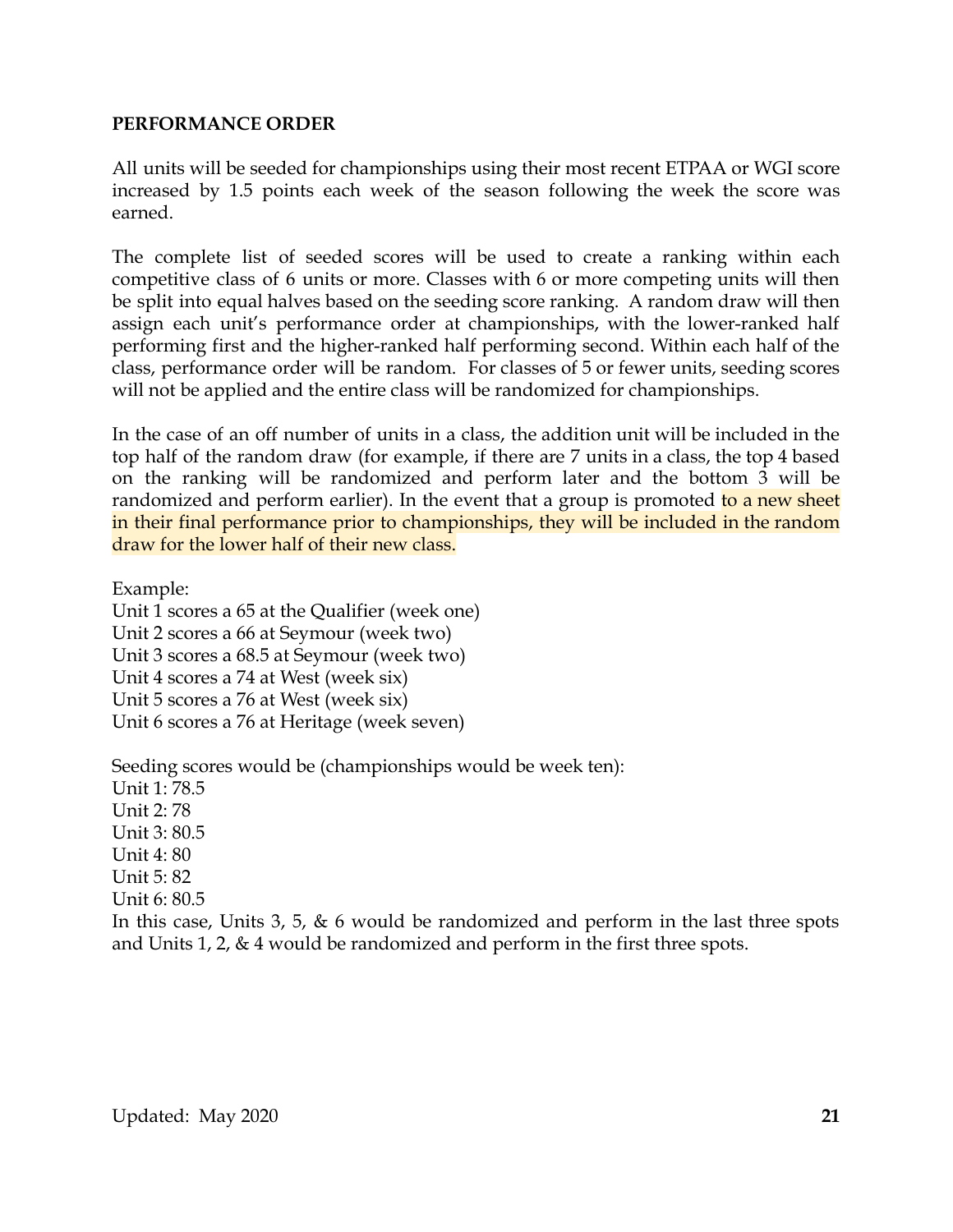#### **HOST**

Potential host schools for Championships must meet membership and venue requirements established by the Board of Directors, must complete a show host application, and must provide a minimum bid of Two Thousand Five Hundred Dollars  $($2,500.00)$ .

In the event of a tie, potential hosts will have the opportunity to increase their bid. If that results in a second tie, the host for Championships will be selected by a vote of the Board of Directors, with the President breaking any voting tie.

#### **JUDGING PANEL ASSIGNMENTS**

Judging assignments will be posted to the ETPAA website the week of Championships.

### **ADJUDICATION**

#### **JUDGE COORDINATORS**

The Judge Coordinators are responsible for the hiring of judging panels for each and every ETPAA contest. All judges will be expected to meet certain requirements set by the Board of Directors. ETPAA will require background checks for hired judges. These checks will happen every other year. The Judge Coordinators will be responsible for communicating travel arrangements and start times with all judges.

#### **JUDGING CONCERNS**

Directors will have the opportunity to complete an online form following their critique. The form is available on the ETPAA website on the "Members Only" page. All other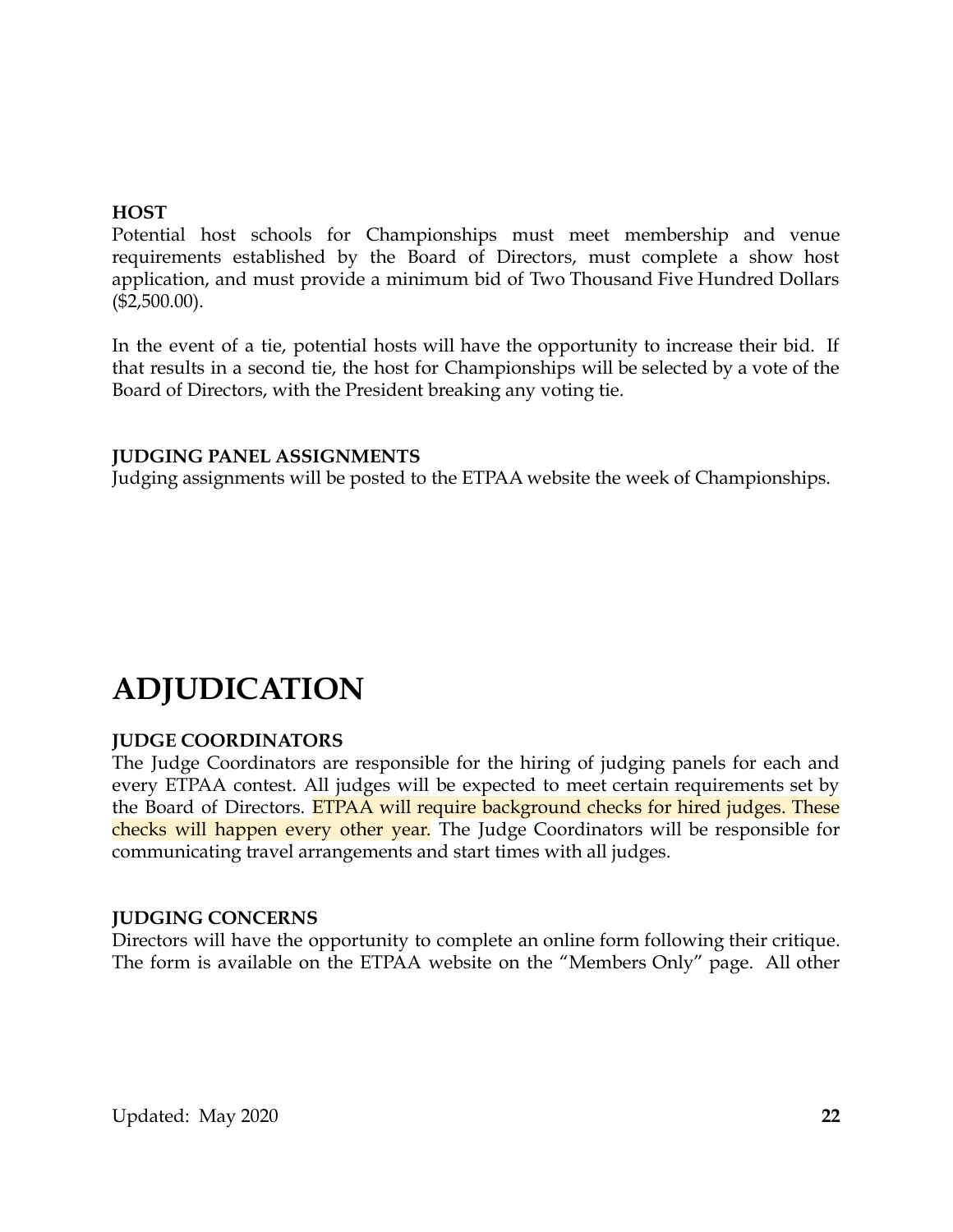judging concerns should be expressed in writing to the Judge Coordinator within five (5) days.

A critique session will be held after each ETPAA contest with the judging panel and the participating unit's director and/or staff. Critique time with each judge is at the discretion of the Judge Coordinator and/or Contest Coordinator and will be overseen by the Timing & Penalties judge or his/her designee. More information about critique will be communicated for each contest.

#### **JUDGING FEES**

For all ETPAA shows, judges' fees are \$300.00 or eight dollars (\$8.00) per unit judged, plus \$0.58 per mile per judge for distances driven round trip.

Show hosts will be responsible for paying ETPAA \$75 per large ensemble unit registered to cover judging expenses. Show hosts would not be responsible for any other costs related to judging. Show host fee of \$75 per unit will not apply to solo, duet, or small ensemble unless that unit is the only participating unit for a given school (paying membership).

### **PERFORMANCE TIMES**

#### **GUARD PERFORMANCE TIMES**

|                         | Cadet | Prep  | <b>Nov</b> | Reg A | A/<br><b>SAN</b> | Open  | World |
|-------------------------|-------|-------|------------|-------|------------------|-------|-------|
| Min<br>Performance      | 2:00  | 3:00  | 3:00       | 3:00  | 4:00             | 4:00  | 4:00  |
| Authorized<br>Equipment | 1:30  | 3:00  | 3:00       | 3:00  | 3:30             | 3:30  | 3:30  |
| Max<br>Performance      | 3:30  | 4:30  | 4:30       | 4:30  | 5:30             | 6:30  | 7:30  |
| Interval                | 10:00 | 10:00 | 10:00      | 10:00 | 10:00            | 10:00 | 10:00 |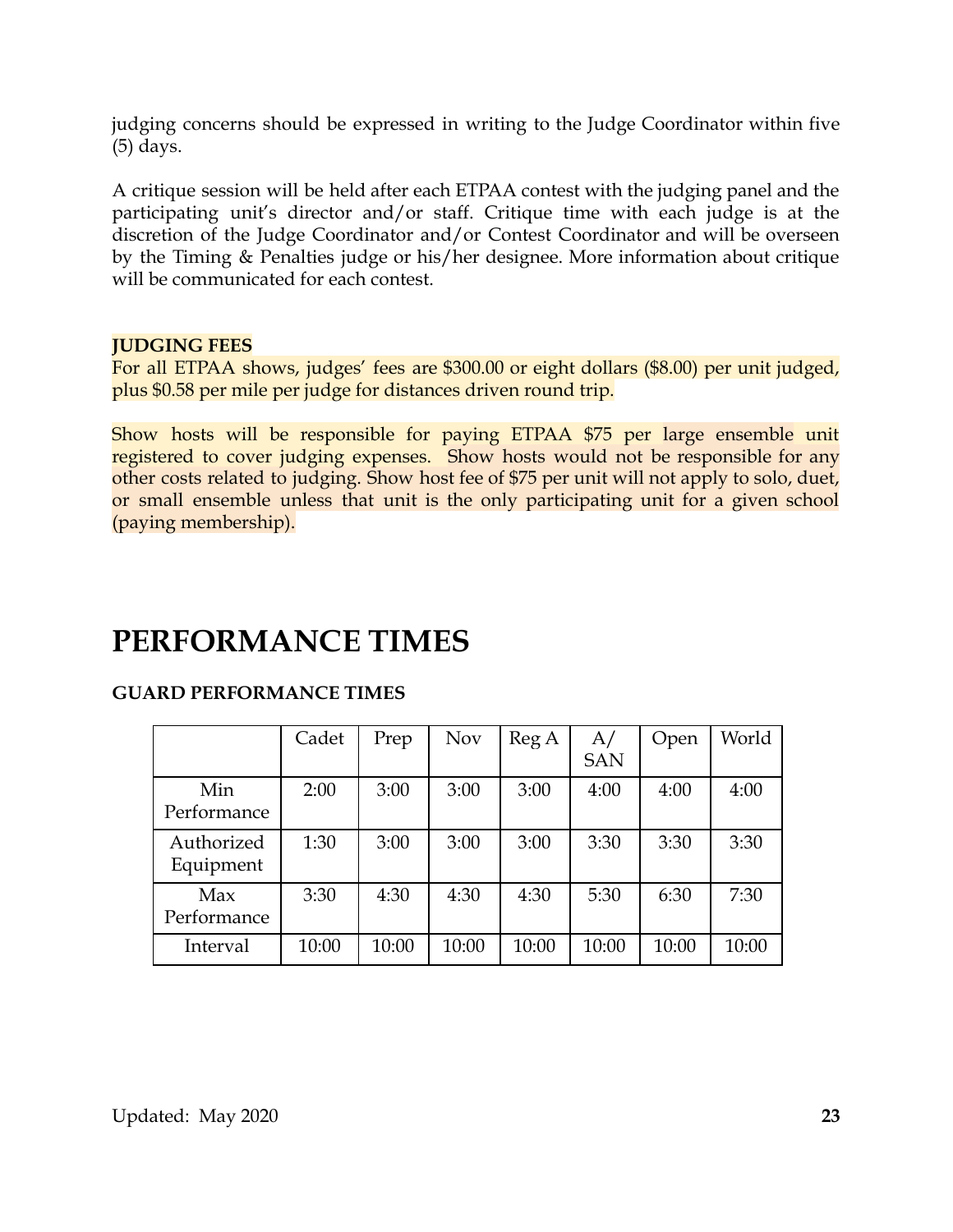ETPAA reserves the right to use WGI timing for larger competitions.

| Interval | 6:00 | 2:00 | 7:00 | 2:00 | 5:00 | 9:00 | 10:00 |
|----------|------|------|------|------|------|------|-------|
|----------|------|------|------|------|------|------|-------|

For the first weekend **only** of the contest season, color guards must have a minimum performance time of one minute and thirty seconds (1:30). As long as this minimum is obtained, no penalties will be assessed for being under respective class performance time.

Minimum performance time is from start to obvious conclusion of the program. Maximum performance time is the total time allowed from a program's start to its obvious conclusion.

Minimum equipment time starts when a performer is visible with authorized equipment [flag, rifle, or sabre (twenty-four inches (24 in.) in length)] in hand.

Minimum interval is the least time allowed for a unit to enter, set up, perform, and exit the competition area.

Timing starts and stops at a vertical or horizontal timeline at center court.

No guard member may compete with more than one guard at the same contest.

No guard shall compete with less than five (5) or more than thirty (30) members (except Cadet, Prep, and World Classes) on the competition floor at any time, including the commanding officer(s).

For a complete listing of contest rules and definitions, please refer to the WGI Color Guard Adjudication Manual.

#### **PERCUSSION PERFORMANCE TIMES**

|                    | Prep | Novice | RA / A Class | Open<br>Class | World<br>Class |
|--------------------|------|--------|--------------|---------------|----------------|
| Min<br>Performance | 3:00 | 4:00   | 4:00         | 4:00          | 4:00           |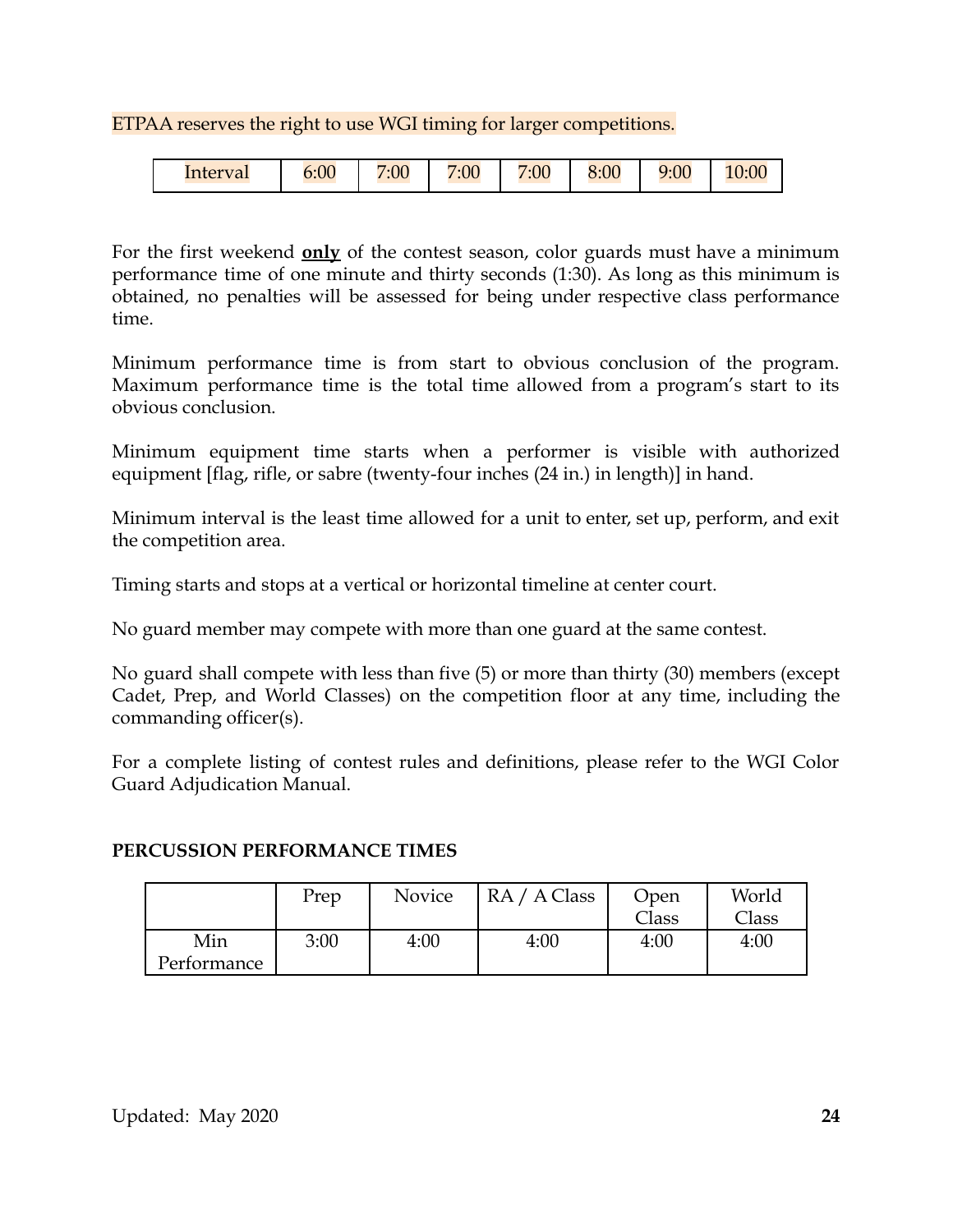| Max         | 5:00  | 6:00  | 6:00  | 7:00  | 8:00  |
|-------------|-------|-------|-------|-------|-------|
| Performance |       |       |       |       |       |
| Interval    | 10:00 | 10:00 | 10:00 | 10:00 | 11:00 |

ETPAA reserves the right to use WGI timing for larger competitions.

| Interval | 9:00 | .00 | .00 | 10:00 | 4:00 |
|----------|------|-----|-----|-------|------|
|----------|------|-----|-----|-------|------|

For the first weekend **only** of the contest season, percussion ensembles must have a minimum performance time of one minute and thirty seconds (1:30). As long as this minimum is obtained, no penalties will be assessed for being under respective class performance time.

For the second weekend **only** of the contest season, percussion ensembles must have a minimum performance time of three minutes (3:00). As long as this minimum is obtained, no penalties will be assessed for being under respective class performance time.

The time interval will include set up, entrance, warm-up, performance, exit, and removal of all equipment, props, personnel, etc. This time schedule may be expanded at the option of the Contest Coordinator but not lessened.

Performers may compete in multiple percussion ensembles as long as they meet the eligibility requirements for every unit they compete with. ETPAA is not responsible for any scheduling difficulties that may arise.

No percussion ensemble may compete with less than six (6) members on the floor of competition at any time including the optional student conductor.

For a complete listing of contest rules and definitions, refer to the WGI Percussion Adjudication manual.

#### **WINDS PERFORMANCE TIMES**

|                 | lass | $\bigcap_{n \in \mathbb{N}}$<br>lass | <b>World Class</b> |
|-----------------|------|--------------------------------------|--------------------|
| $\Lambda$ is an | :00  | .ስር                                  |                    |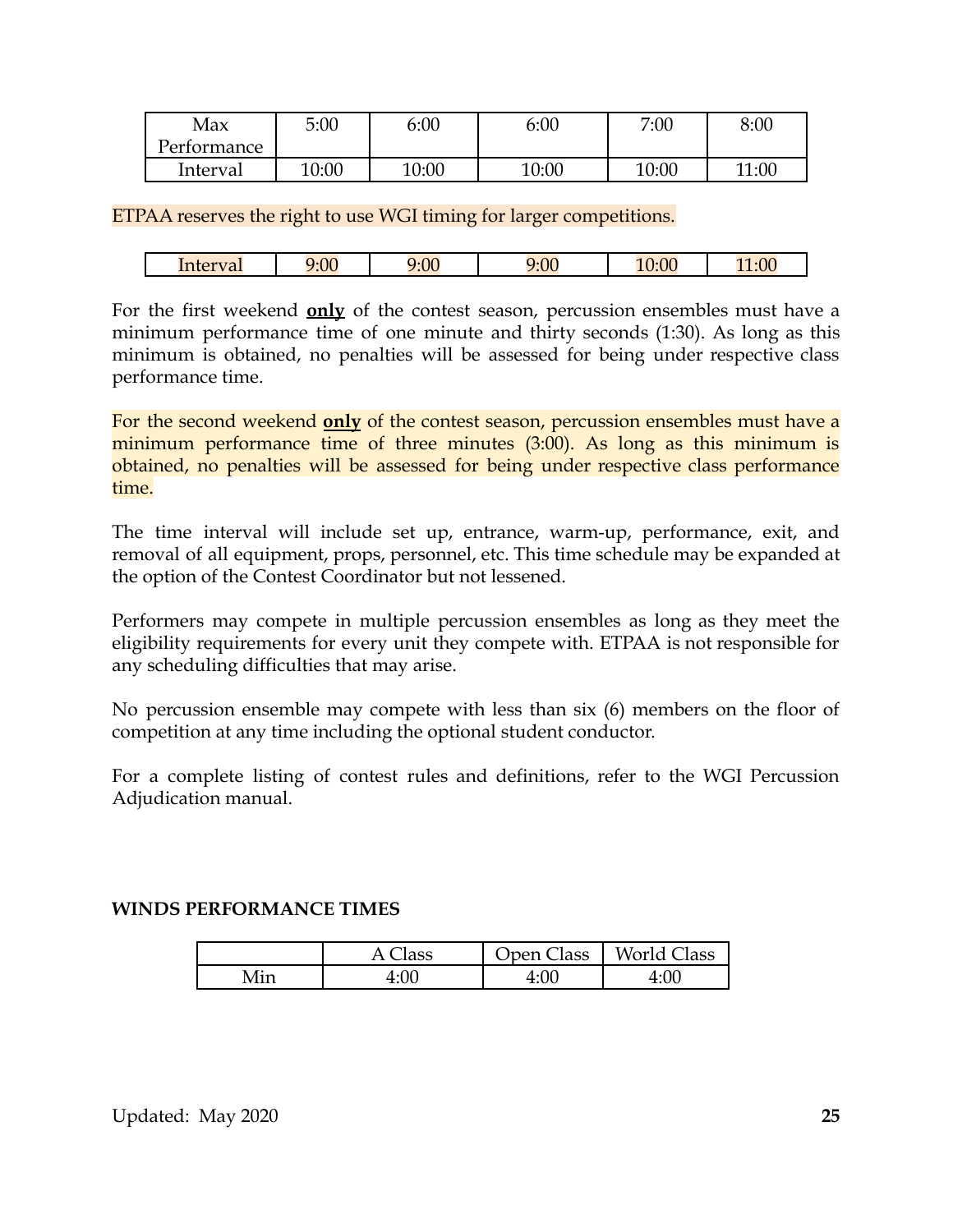| Performance |       |      |       |
|-------------|-------|------|-------|
| Max         | 6:00  | 7:00 | 8.00  |
| Performance |       |      |       |
| Interval    | 10.00 | 1በ ብ | 11.NO |

#### ETPAA reserves the right to use WGI timing for larger competitions.

| $\sim$ $\sim$<br>nr<br>Intrz1<br><b>161</b><br>interval<br>$\mathbf{u}$<br>$\sim$ |  |
|-----------------------------------------------------------------------------------|--|
|-----------------------------------------------------------------------------------|--|

For the first weekend **only** of the contest season, winds ensembles must have a minimum performance time of one minute and thirty seconds (1:30). As long as this minimum is obtained, no penalties will be assessed for being under respective class performance time.

The time interval will include set up, entrance, warm-up, performance, exit, and removal of all equipment, props, personnel, etc. This time schedule may be expanded at the option of the Contest Coordinator but not lessened.

Performers may compete in multiple percussion ensembles as long as they meet the eligibility requirements for every unit they compete with. ETPAA is not responsible for any scheduling difficulties that may arise.

No winds ensemble may compete with less than ten (10) members on the floor of competition at any time including the optional student conductor.

For a complete listing of contest rules and definitions, refer to the WGI Winds Adjudication manual.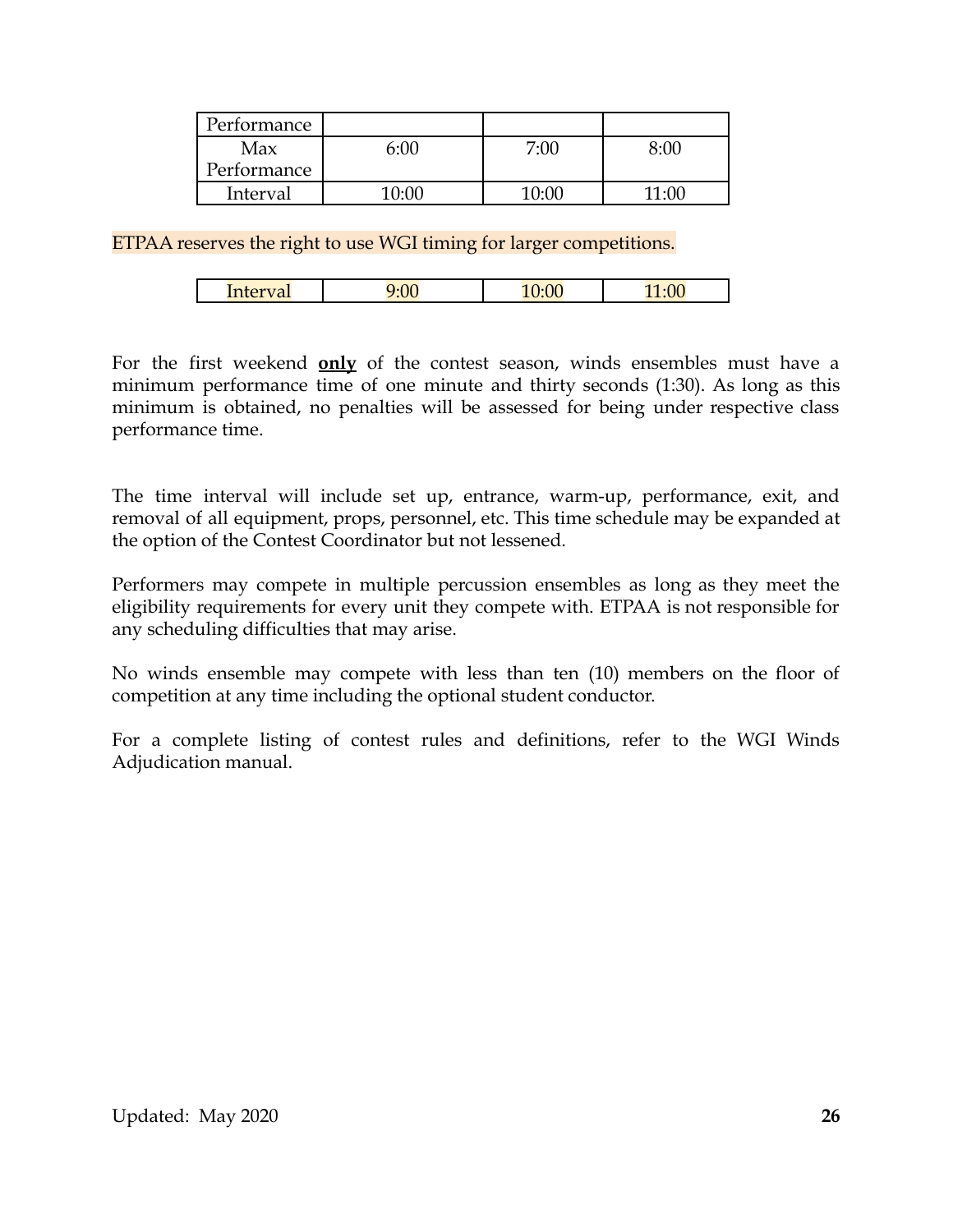### **CLASSIFICATIONS**

#### **GUARD CLASSIFICATION**

**Cadet Class**—Intermediate school students (6th grade and under); adjudicated on WGI Local A Sheets. Due to timing and penalties, it is not recommended that these groups compete on the WGI level.

**Prep Class**—Middle or junior high school students (8th grade and under); not necessarily school-affiliated; adjudicated on WGI Local A Sheets. Due to timing and penalties, it is not recommended that these groups compete on the WGI level.

**Novice**—Beginning programs that demonstrate basic, rudimentary, or simple skill levels; adjudicated on Local A Sheets. Due to timing and penalties, it is not recommended that these groups compete on the WGI level.

**Scholastic Regional A**—Please refer to the WGI Color Guard Adjudication Manual.

**Scholastic A**— Please refer to the WGI Color Guard Adjudication Manual.

**Scholastic A National**— Please refer to the WGI Color Guard Adjudication Manual. Any group that is competing at the SA level at WGI will need to be in the SA National Class within the circuit.

**Scholastic Open**— Please refer to the WGI Color Guard Adjudication Manual.

**Scholastic World** — Please refer to the WGI Color Guard Adjudication Manual.

**Independent Regional A–Units whose program includes a basic level of equipment** and body handling; adjudicated on WGI Regional A sheets. Due to timing and penalties, it is recommended that these groups compete on the WGI Regional A level.

**Independent AA** – Units whose program is achieving on one or two captions but not fully competitive on the A sheet. Any group named a WGI Regional Finalist will be automatically reviewed for promotion to Scholastic A.

**Independent A**— Please refer to the WGI Color Guard Adjudication Manual.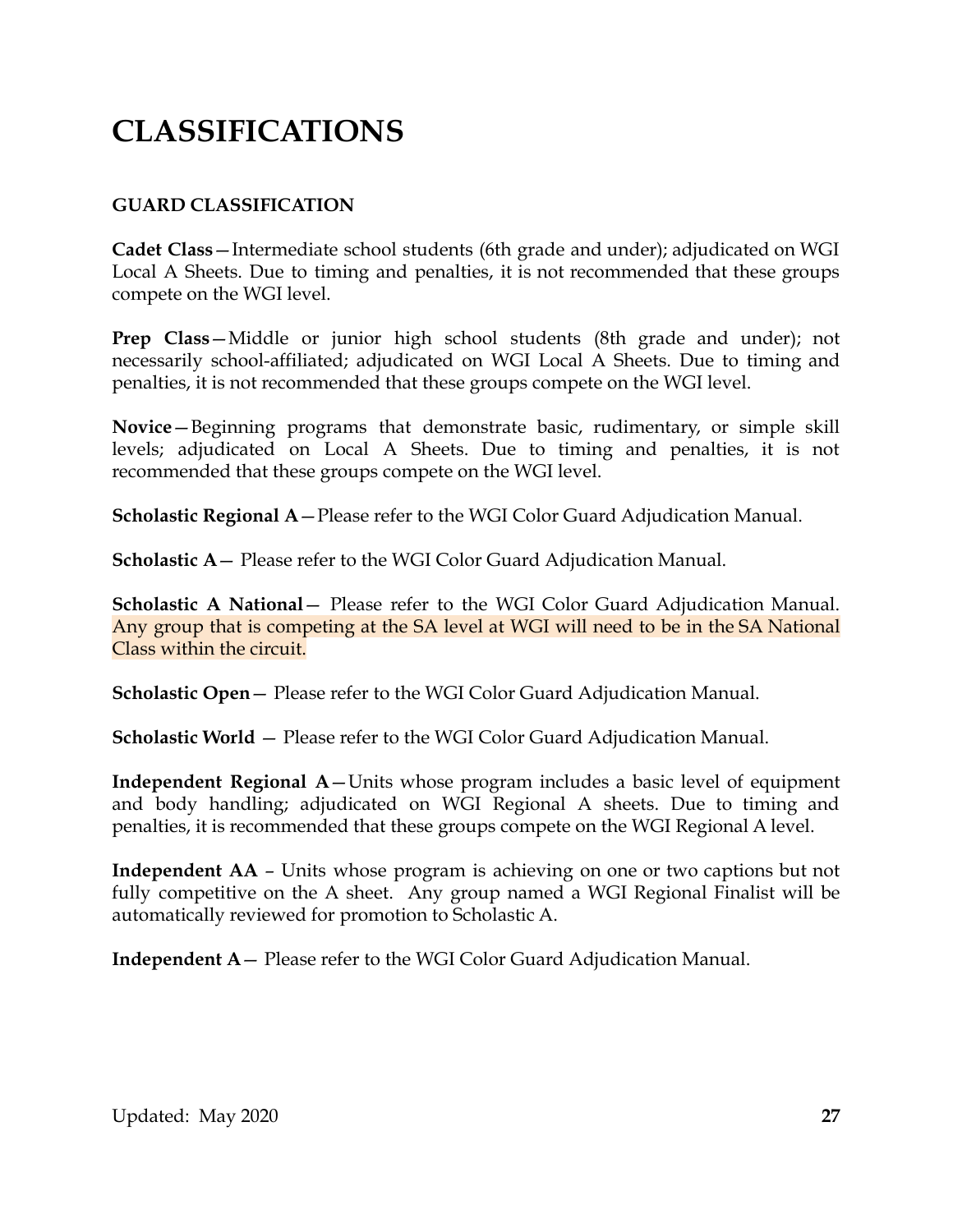**Independent Open**— Please refer to the WGI Color Guard Adjudication Manual.

**Independent World** —Please refer to the WGI Color Guard Adjudication Manual.

A guard may move up a class when registering for a new season but not down. To move down, the unit must petition the Judge & Contest Coordinator in writing as to why this demotion is necessary prior to the first contest of the new season.

#### **PERCUSSION CLASSIFICATION**

To begin the season, percussion units in ETPAA may pick from any of the six (6) marching or three (3) concert classes offered by WGI. For scholastic marching ensembles, that means PSA if unit directors intend to ask the performers to achieve basic skills, PSO for intermediate skills, and PSW for those choosing to present advanced skills. Percussion ensembles must commit to either marching or concert classification during registration. Once a percussion ensemble competes in either class, they will not be able to change from marching to concert or vice versa within that same competitive season. Groups that wish to change classification after registration may do so provided they have not yet competed that season.

**Percussion Prep [Percussion Middle School Marching/Percussion Middle School Standing]** ensembles are middle or junior high school students (8th grade and younger).

**Percussion Scholastic Novice (PSN)** ensembles are beginning programs that demonstrate beginning skill levels.

**Percussion Scholastic Regional A (PSRA)** ensembles are programs beyond novice level skills but do not typically compete at the national level. Please refer to the WGI Percussion Adjudication Manual.

**Percussion Scholastic A (PSA)** —Please refer to the WGI Percussion Adjudication Manual.

**Percussion Scholastic Open (PSO)** —Please refer to the WGI Percussion Adjudication Manual.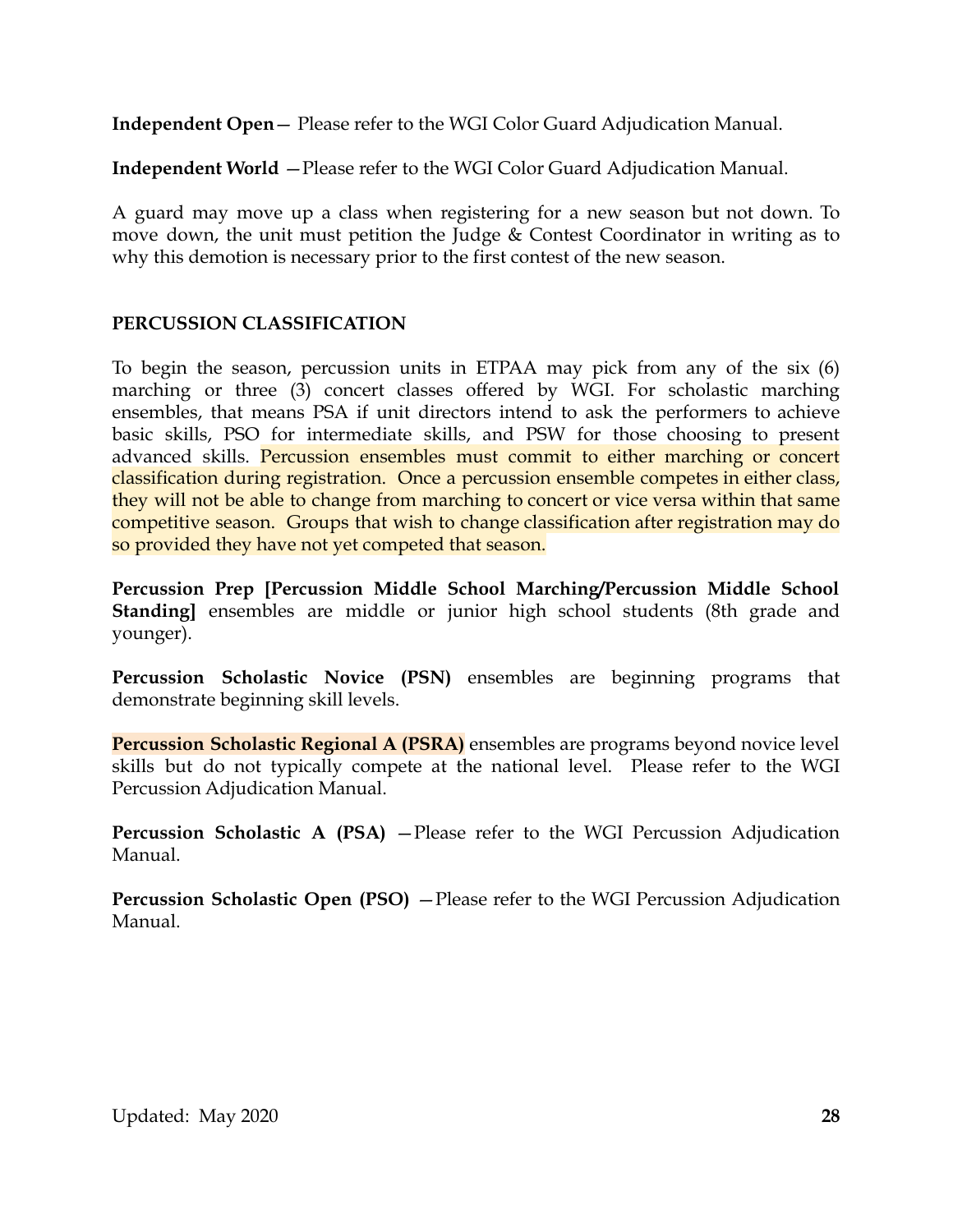**Percussion Independent A (PIA)** —Please refer to the WGI Percussion Adjudication Manual.

**Percussion Independent Open (PIO)** —Please refer to the WGI Percussion Adjudication Manual.

**Percussion Scholastic Concert A (PSCA)**—Please refer to the WGI Percussion Adjudication Manual.

**Percussion Scholastic Concert Open (PSCO)**—Please refer to the WGI Percussion Adjudication Manual.

#### **WINDS CLASSIFICATION**

**Scholastic A**—Please refer to the WGI Winds Adjudication Manual.

**Scholastic Open**—Please refer to the WGI Winds Adjudication Manual.

**Scholastic World**—Please refer to the WGI Winds Adjudication Manual.

**Independent A**— Please refer to the WGI Winds Adjudication Manual.

**Independent Open**—Please refer to the WGI Winds Adjudication Manual.

**Independent World**—Please refer to the WGI Winds Adjudication Manual.

#### **SOLO, DUET, and SMALL ENSEMBLE CLASSIFICATION**

Solo, Duet, and Small Ensemble options for members will use the rating system created by WGI for scoring during the 2021 season. Modify the break down to solo, duet, small ensemble (3 - 5). Interval time of 5 minutes. A \$25 entry fee for regular shows/events; \$50 for championships for Schools who have a membership unit and have kids who want to partake.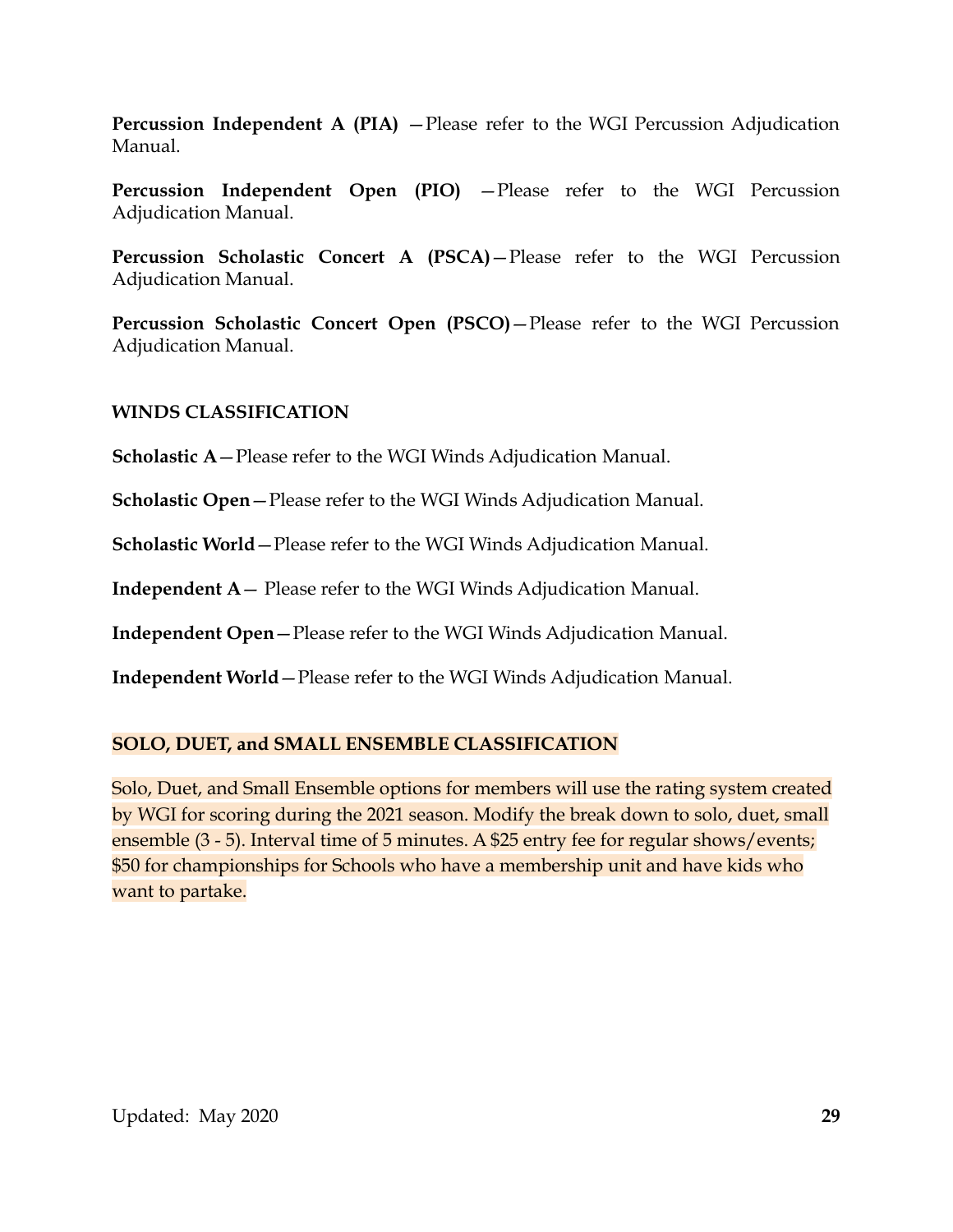Small schools, who cannot field a program with 6 members or more, may pay a membership and have their unit compete as a duet or small ensemble. Those schools would have voting rights with membership.

To compete at Championships the solo, duet, or small ensemble must enter 1 regular season show/event.

Championships for solo,duet, and small ensemble will occur at the last regular season event. Those competing in these classes will receive placement and awards at ETPAA Championships with all other units.

### **PROMOTIONS**

#### **GUARD PROMOTION**

Guards in the following classes will be evaluated at the Qualifier: Prep, Novice, Scholastic Regional A, Scholastic A, Scholastic Open, Scholastic World. Guards will be assigned to a competition class through judges' scores.

The Judge Coordinator sets the promotion score scale annually, and it is approved by the Board of Directors.

If an ETPAA unit receives a circuit established promotion score while participating in a WGI event, that unit would be promoted in ETPAA. ETPAA promotion scores for the season will apply to ETPAA events and WGI events The review and appeal process would be the same as if that unit had received the score in an ETPAA event.

When a unit achieves a promotion score from four (4) of the five (5) judges at one (1) competition, the unit director will be notified prior to retreat by the Judge Coordinator or his/her on-site designee. Unit directors will have the choice to accept or appeal the promotion decision. Once the Judge Coordinator is informed of a unit director's